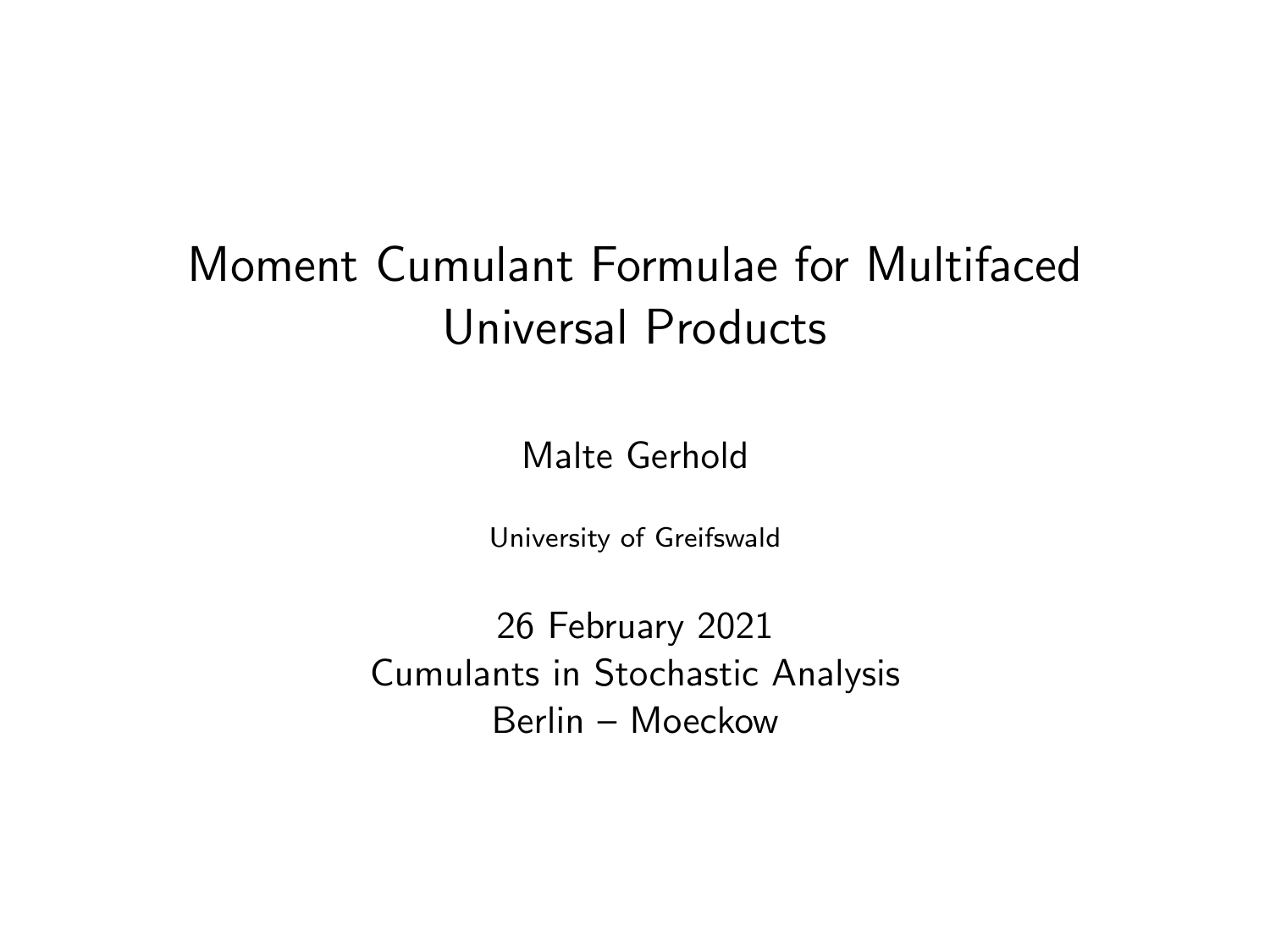[Multifaced random variables](#page-13-0) [Moments and cumulants](#page-0-0) [Easy universal products](#page-0-0) [Examples](#page-0-0)<br>
EXAMPLE EXAMPLES EXAMPLES EXAMPLES EXAMPLES EXAMPLES EXAMPLES EXAMPLES EXAMPLES EXAMPLES EXAMPLES EXAMPLES EXAMPLES EXAMPLES EXAMPLES EXAM

### **Motivation**

#### Classical stochastic independence

$$
X, Y \text{ independent} \iff \mathbb{E}\big(f(X)g(Y)\big) = \mathbb{E}\big(f(X)\big)\mathbb{E}\big(g(Y)\big) \\ \iff \mathbb{P}_{(X,Y)} = \mathbb{P}_{X} \otimes \mathbb{P}_{Y} \\ \iff \text{mixed cumulants vanish}
$$

Classical moment cumulant formula

$$
m_n = \sum_{\pi \in P(n)} \prod_{\beta \in \pi} \kappa_{|\beta|}
$$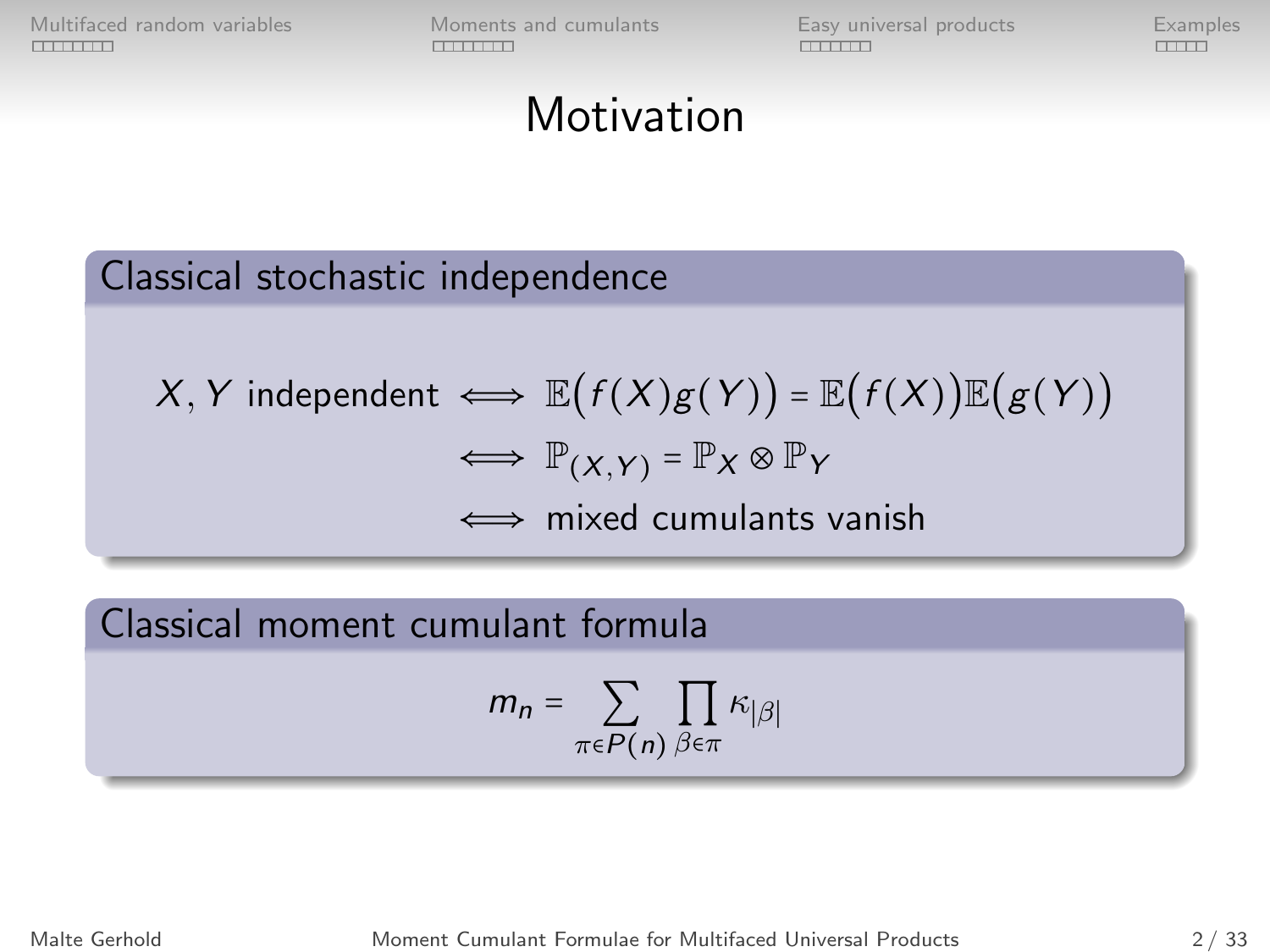[Multifaced random variables](#page-13-0) [Moments and cumulants](#page-0-0) [Easy universal products](#page-0-0) [Examples](#page-0-0)<br>
EXAMPLES EXAMPLES EXAMPLES EXAMPLES EXAMPLES EXAMPLES EXAMPLES EXAMPLES EXAMPLES EXAMPLES EXAMPLES EXAMPLES E

#### "mixed moments" in noncommutative situations

• a<sub>i</sub> hermitian random matrices, independent entries ~  $N(0, 1)$ 

$$
tr(a_1 a_2 a_1 a_2) = ?
$$
,  $tr\left(\frac{a_1 + \dots + a_k}{\sqrt{k}}\right)^n = ?$ 

 $\bullet$   $T_1$ ,  $T_2$  rooted trees,  $T_1 \diamond T_2$ : "glued together at root"

$$
\langle e_0, (A_{\mathcal{T}_1 \circ \mathcal{T}_2})^n e_0 \rangle = \langle e_0, (A_{\mathcal{T}_1} \otimes p_0 + p_0 \otimes A_{\mathcal{T}_2})^n e_0 \rangle = ?
$$

 $\bullet$   $T_1, T_2$  rooted trees,  $T_1 \triangleright T_2$ : "glue  $T_2$  to every vertex"

$$
\langle e_0, (A_{\mathcal{T}_1 \triangleright \mathcal{T}_2})^n e_0 \rangle = \langle e_0, (A_{\mathcal{T}_1} \otimes p_0 + \mathrm{id} \otimes A_{\mathcal{T}_2})^n e_0 \rangle = ?
$$

 $\bullet \lambda$ ,  $\rho$  left/right regular representation of  $\mathbb{F}_n$ 

$$
\big\langle \delta_e, p\big(\lambda(g_i), \rho(g_i)\big)\delta_e \big\rangle = ?
$$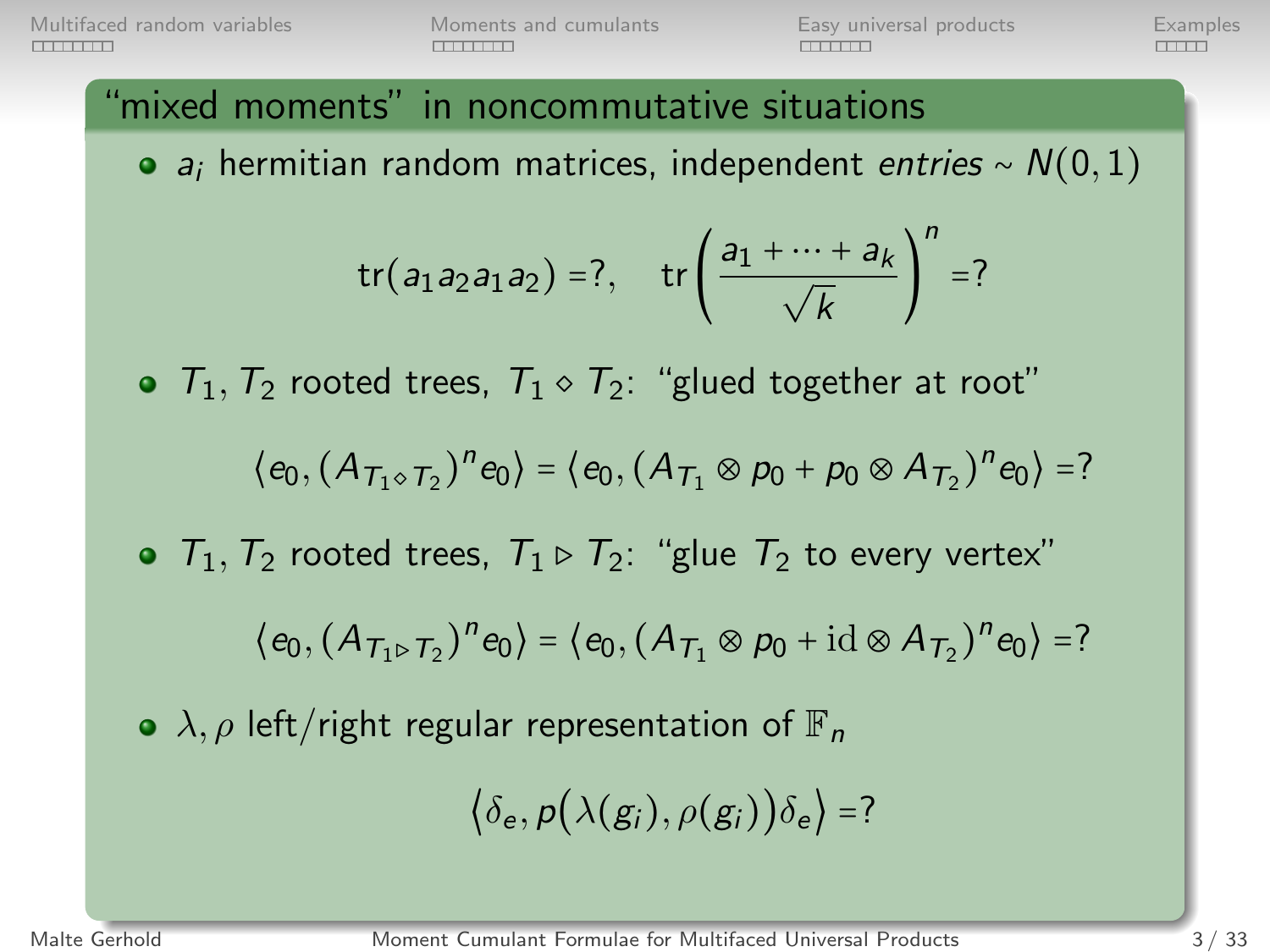### **Motivation**

Noncommutative independences

In all situations <sup>∃</sup>

- notion of "independence"
- special kinds of cumulants
- combinatorial moment cumulant and mixed moment formulae

Last example: independence for pairs  $(\lambda(g_i), \rho(g_i)) \rightsquigarrow 2$ -faced

#### Example: mixed moments for free independence

 $A_1, A_2 \subset A$  free wrt  $\varphi \in A'$  if for  $a_1, \ldots, a_n$  alternating form  $A_1, A_2$ :

$$
\varphi(a_k)=0\implies \varphi(a_1b_1\ldots a_nb_n)=0
$$

Then, e.g., 
$$
\varphi(abab) = \varphi(a^2)\varphi(b)^2 + \varphi(a)^2\varphi(b^2) - \varphi(a)^2\varphi(b)^2
$$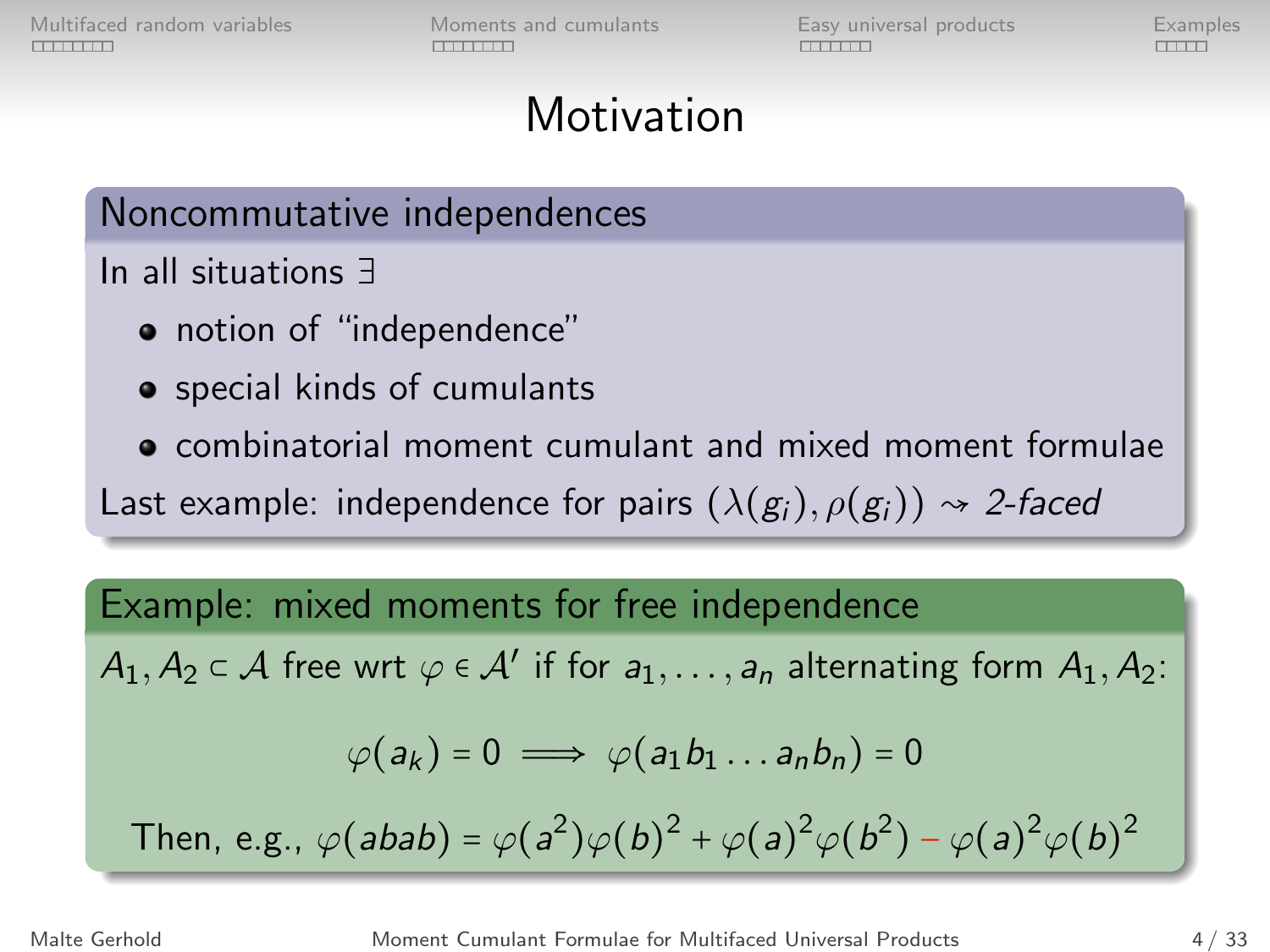[Multifaced random variables](#page-13-0) [Moments and cumulants](#page-0-0) [Easy universal products](#page-0-0) [Examples](#page-0-0)<br>
EXAMPLE EXAMPLES EXAMPLES EXAMPLES EXAMPLES EXAMPLES EXAMPLES EXAMPLES EXAMPLES EXAMPLES EXAMPLES EXAMPLES EXAMPLES EXAMPLES EXAMPLES EXAM

# **Overview**



1 [Multifaced random variables](#page-13-0)



2 [Moments and cumulants](#page-0-0)



3 [Easy universal products](#page-0-0)



Malte Gerhold **Moment Cumulant Formulae for Multifaced Universal Products** 5 / 33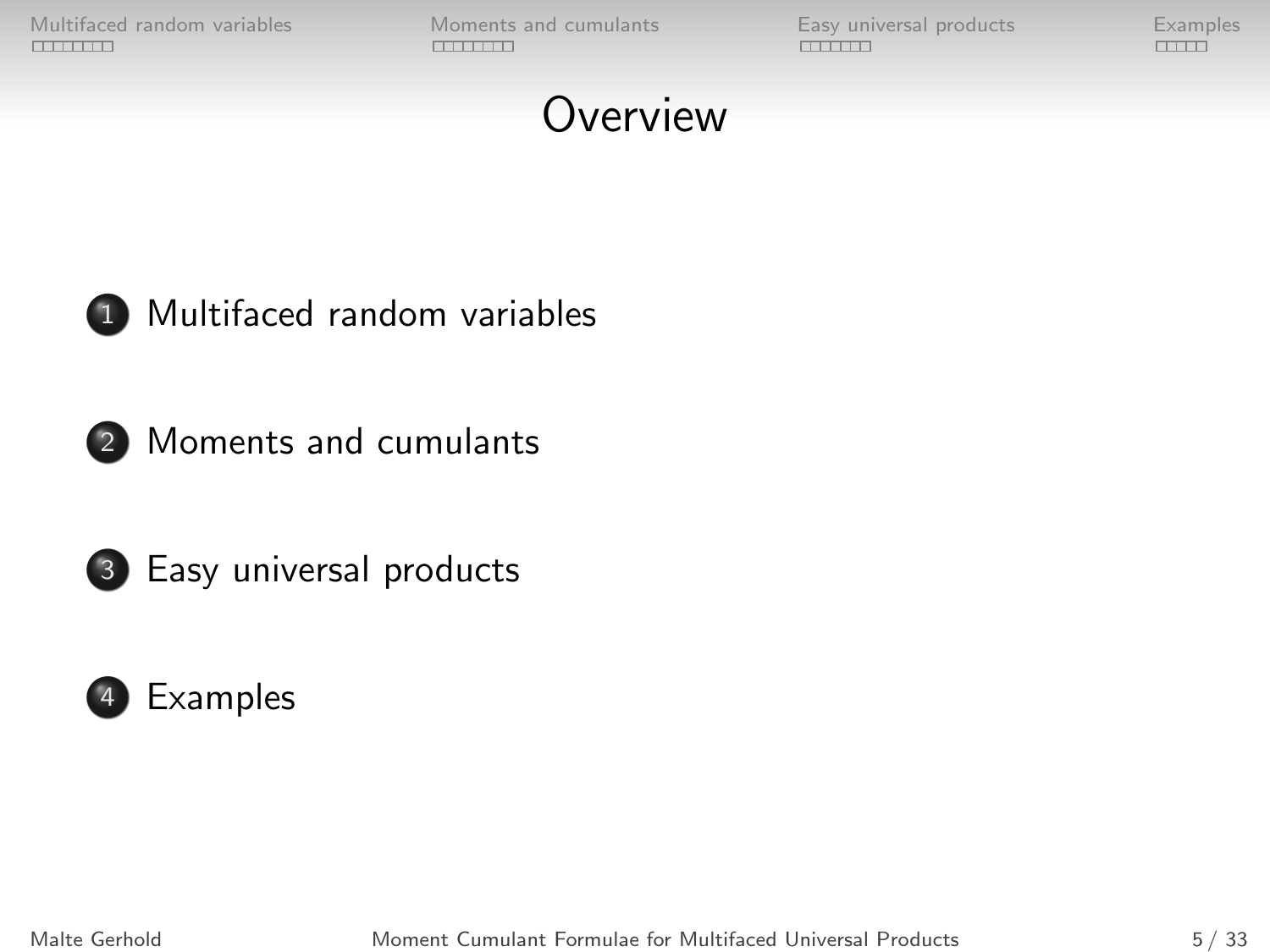**[Multifaced random variables](#page-13-0)** [Moments and cumulants](#page-0-0) [Easy universal products](#page-0-0) [Examples](#page-0-0)<br> **EXAMPLE CONSTRANTS EXAMPLES** 

# **Overview**



#### 1 [Multifaced random variables](#page-13-0)

[Moments and cumulants](#page-0-0)



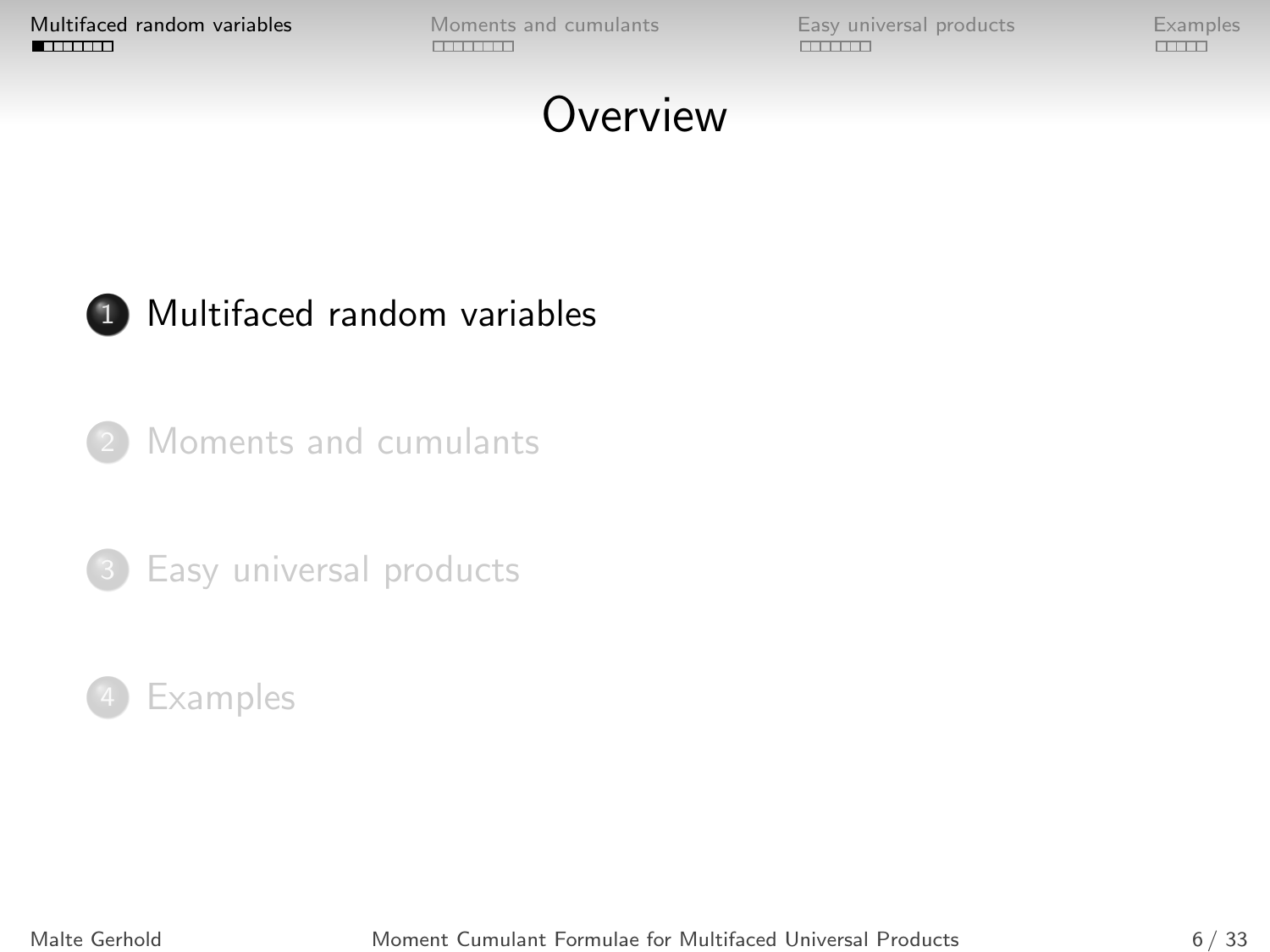# Non-commutative probability: <sup>∗</sup>-algebraic setting

Definition (non-commutative probability space)

- pair  $(\mathcal{A}, \Phi)$  with
	- unital  $\ast$ -algebra  $\mathcal A$
	- **•** state  $\Phi$  on  $\mathcal{A}$

### Definition (random variable)

 $\star$ -homomorphism *j*:  $B \to A$  (*B* is  $\star$ -algebra)

- $\bullet$   $\widetilde{B}$  unitization of  $B$ ,  $\widetilde{I}$  unital extension of  $I$
- $\bullet$   $\Phi \circ \tilde{i}$  is called *distribution* of j
- selfadjoint  $a \in \mathcal{A} \rightarrow j_a: \mathbb{C}[x]_0 \rightarrow \mathcal{A}, x \mapsto a$
- distribution of  $j_a \leftrightarrow$  collection of moments  $(\Phi(a^k))_{k \in \mathbb{N}}$
- ∗-subalgebra  $B \rightsquigarrow$  embedding  $\iota: B \hookrightarrow A$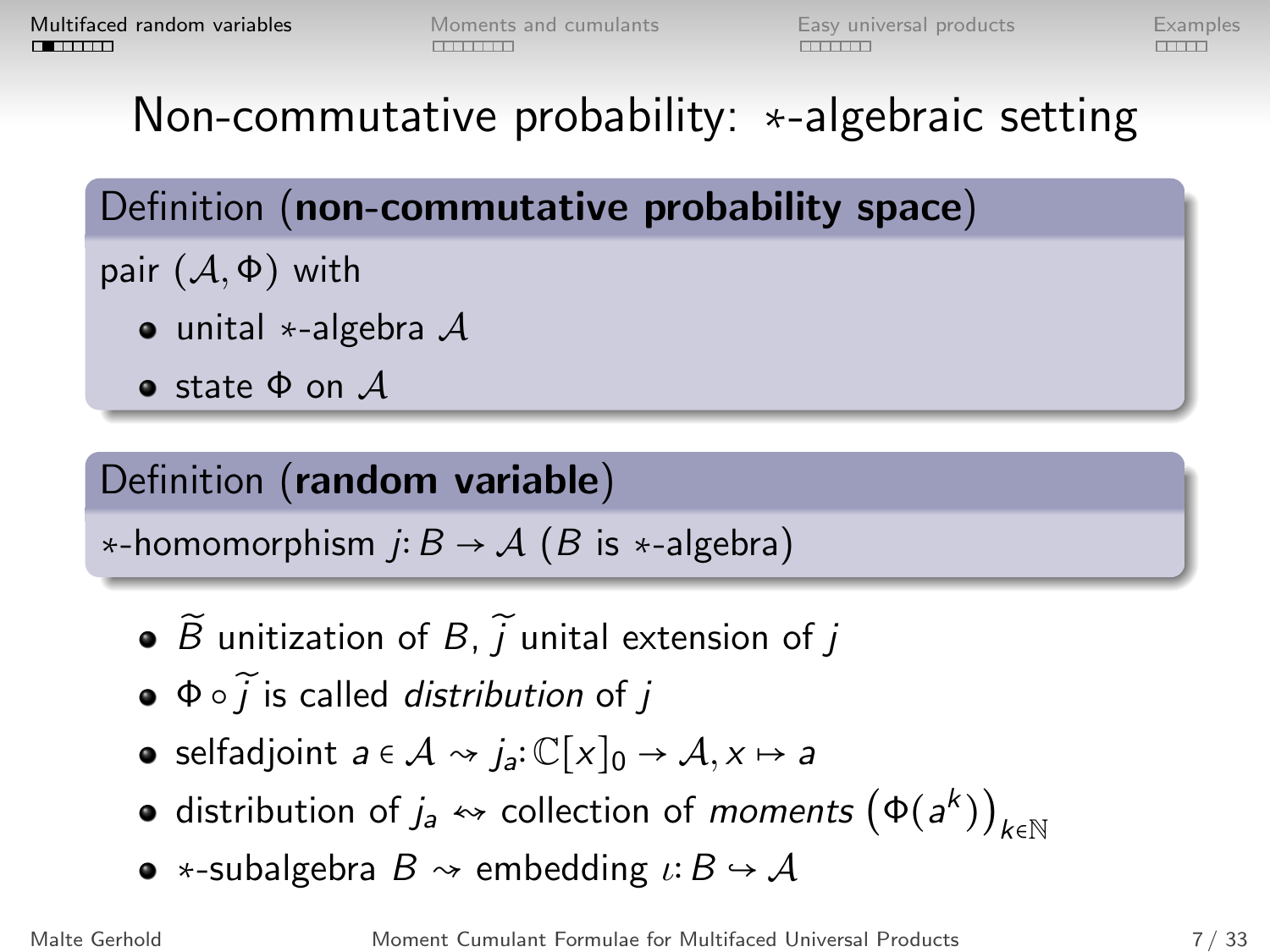# Augmented algebras and unitization

Already appears for Boolean or monotone independence:

Take care with units!

Definition/Notation (augmented algebra)

- $\bullet$  unital algebra with character (non-zero homomorphism to  $\mathbb{C}$ )
- augmented algebra  $\equiv$  unitization of its *augmentation ideal* (kernel of the character)
- $\bullet$  denote the augmentation ideal simply by B
- denote the augmented algebra  $\widetilde{B} = \mathbb{C}1 \oplus B$
- For this talk: think of  $\widetilde{B}$  as polynomial algebra, then  $B = \widetilde{B}_0 = \{p \in B : p(0) = 0\}$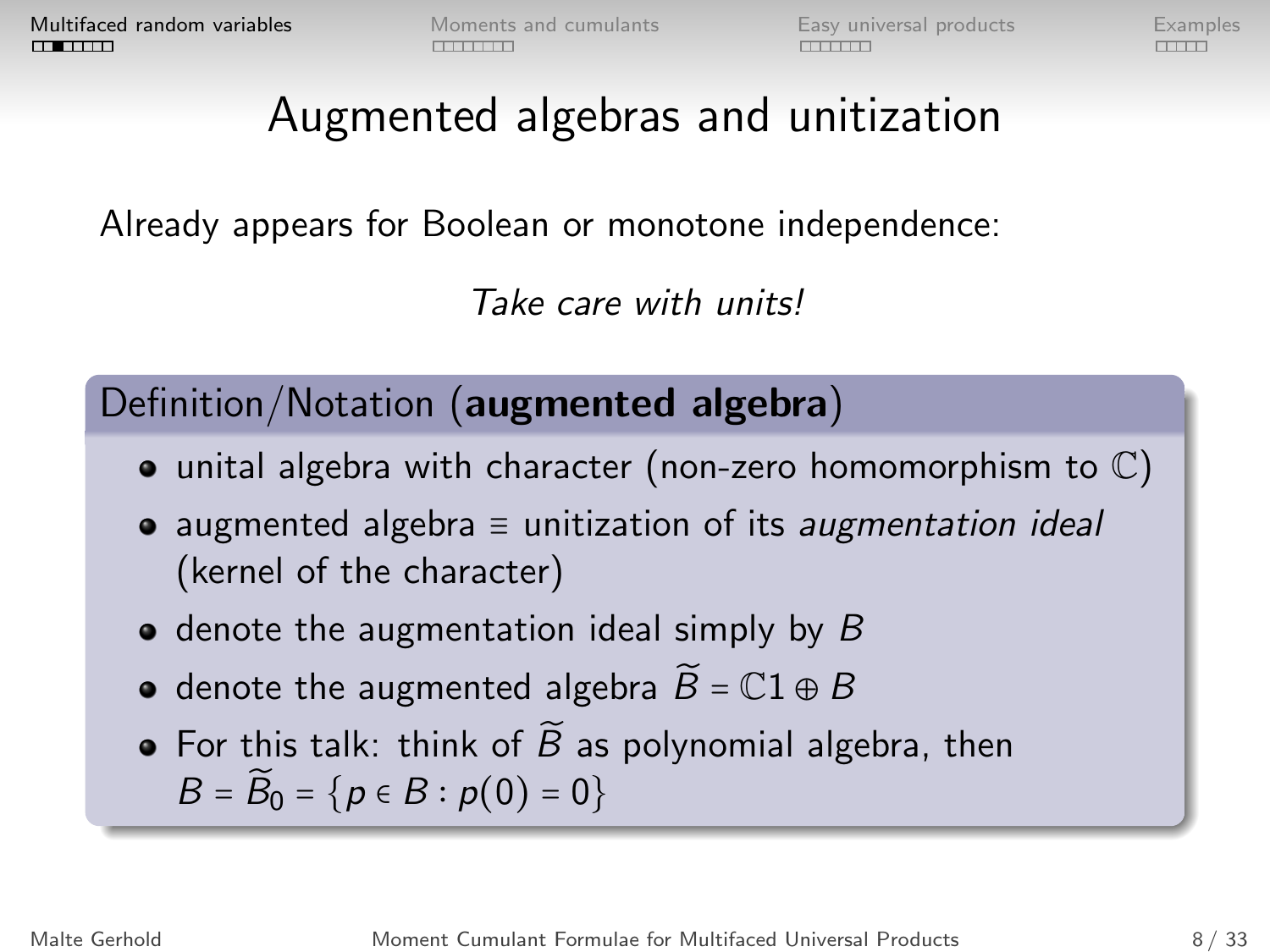# Non-commutative independence

Fix product operation for states on unital (augmented) <sup>∗</sup>-algebras

$$
\bigtimes_i \widetilde{B}'_i \ni (\varphi_i)_i \mapsto \bigodot_i \varphi_i \in \left(\widetilde{\bigsqcup_i B_i}\right)'
$$

Definition (⊙-**independence** of random variables  $j_i: B_i \rightarrow A$ )

$$
\Phi\circ\widetilde{\bigsqcup_i j_i}=\bigodot_i(\Phi\circ\widetilde{j_i})
$$

joint distribution <sup>=</sup> product of marginals

**Examples** 

tensor, free, monotone, anti-monotone, Boolean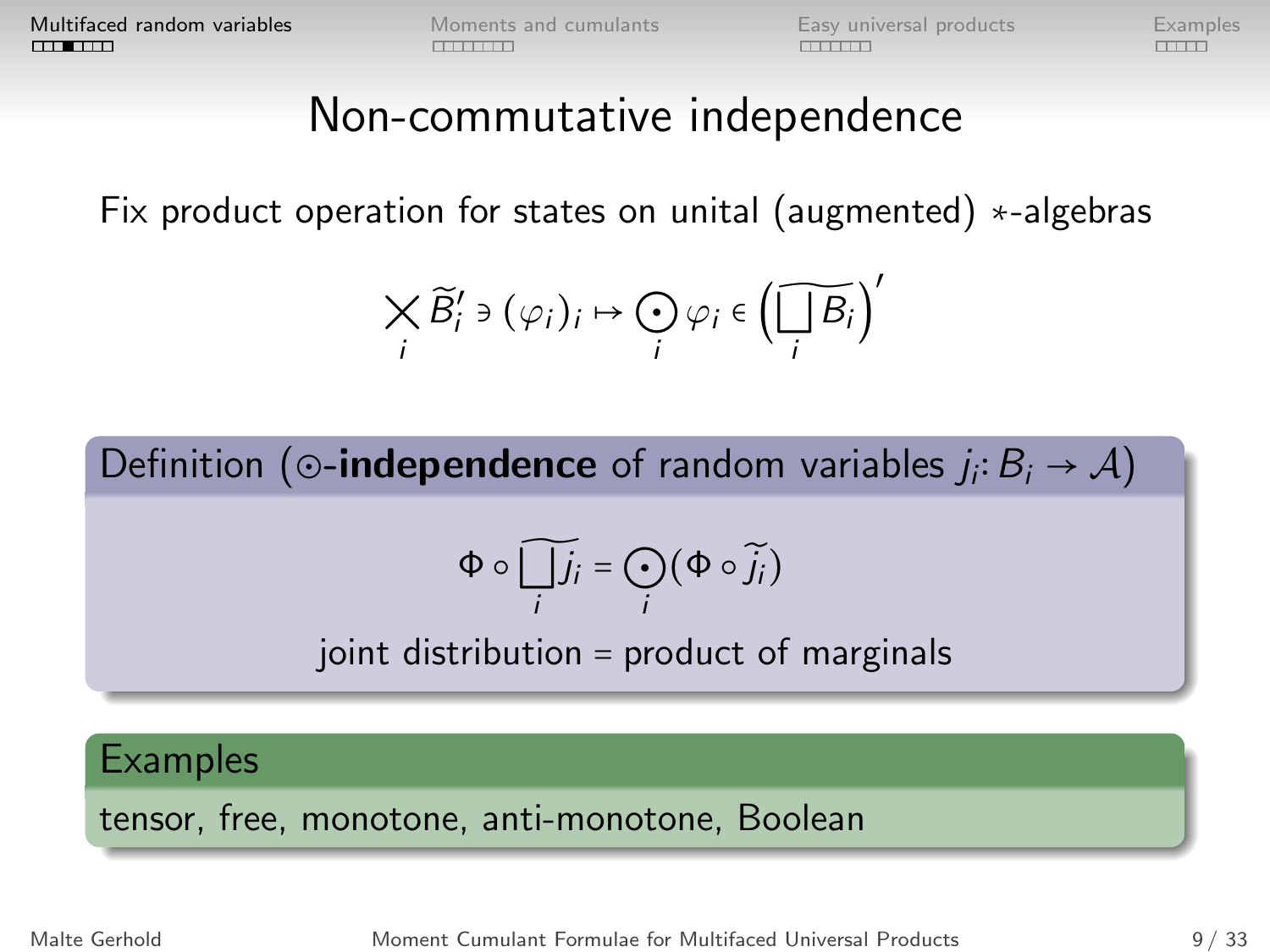### Non-commutative independence

Fix product operation for states on unital (augmented) <sup>∗</sup>-algebras

$$
\bigtimes_i \widetilde{B}'_i \ni (\varphi_i)_i \mapsto \bigodot_i \varphi_i \in \left(\widetilde{\bigsqcup_i B_i}\right)'
$$

Definition (⊙-**independence** of random variables  $j_i: B_i \rightarrow A$ )

$$
\Phi\circ\widetilde{\bigsqcup_i j_i}=\bigodot_i(\Phi\circ\widetilde{j_i})
$$

joint distribution <sup>=</sup> product of marginals

#### Classification theorem (Muraki)

 $certain axioms \implies tensor, free, (anti-)monotone or Boolean$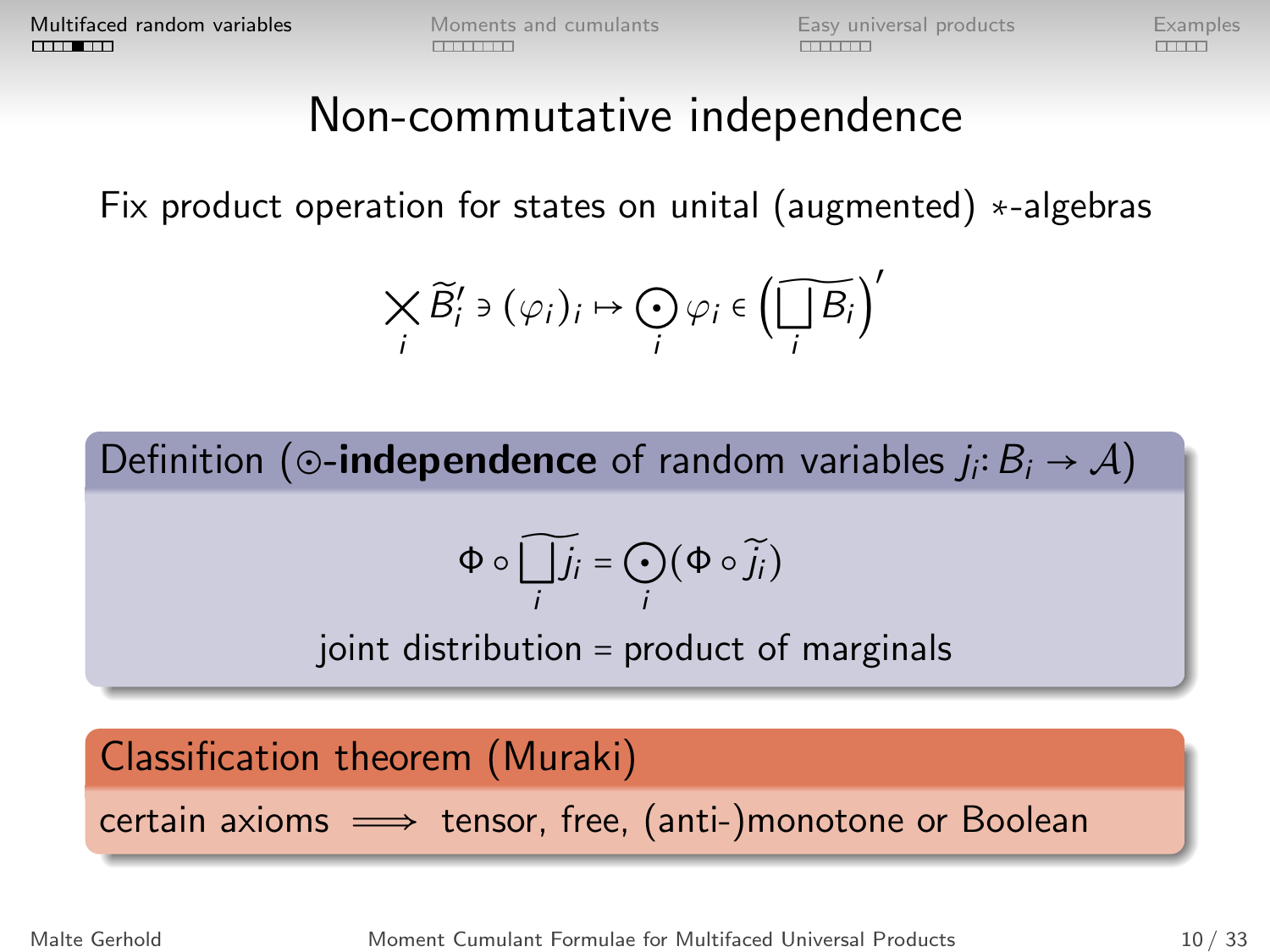# Non-commutative probability: <sup>∗</sup>-algebraic setting

Definition (non-commutative probability space)

pair  $(\mathcal{A}, \Phi)$  with

- unital  $\ast$ -algebra  $\mathcal A$
- **•** state  $\Phi$  on  $\mathcal{A}$

#### Definition  $(m$ -faced random variable)

 $\ast$ -homomorphism *j*: *B* → *A*  $(B = B^{(1)} \sqcup \cdots \sqcup B^{(m)}$  is *m*-faced \*-algebra)

- *m*-tuple of selfadjoint elements  $a = (a^{(1)}, \dots, a^{(m)}) \in \mathcal{A}^m \rightsquigarrow$  $j_a: \mathbb{C}\langle x^{(1)}, \ldots, x^{(m)}\rangle_0 \to \mathcal{A}, x^{(k)} \mapsto a^{(k)}$  $a^{\delta}$  :=  $a^{(\delta_1)} \cdots a^{(\delta_m)}$ ,  $\delta \in [m]^*$
- distribution of  $j_a \leftrightarrow$  collection of *moments*  $(\Phi(a^\delta))_{\delta \in [m]^*}$
- m-tuple of \*-subalgebras  $(B_1, \ldots, B_m) \rightsquigarrow \iota_1 \sqcup \cdots \sqcup \iota_m$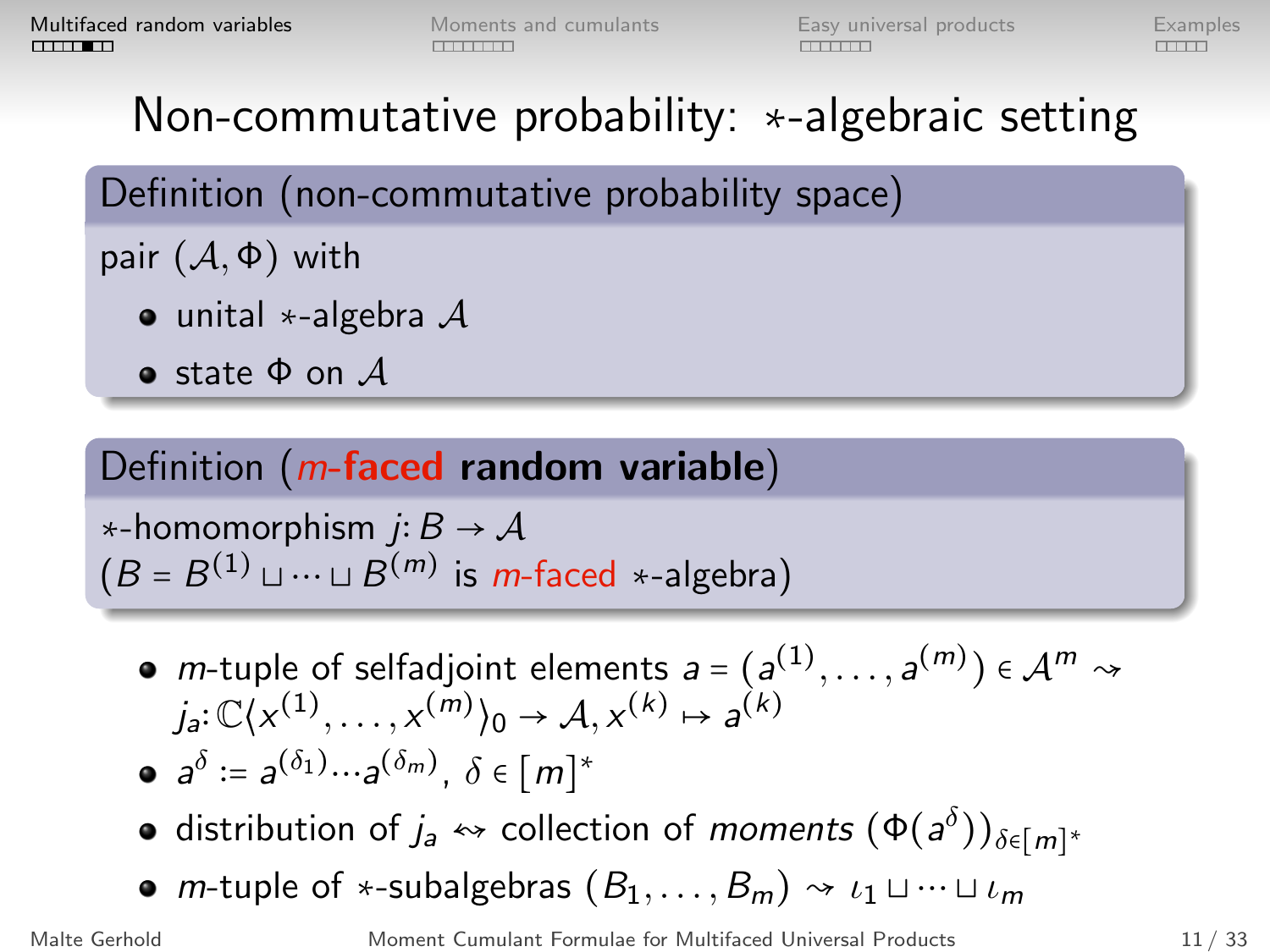### m-Independence

Fix product operation for states on unital (augmented)  $m$ -faced <sup>∗</sup>-algebras

$$
\bigtimes_i \widetilde{B}'_i \ni (\varphi_i)_i \mapsto \bigodot_i \varphi_i \in \left(\widetilde{\bigsqcup_i B_i}\right)'
$$

Definition (⊙-**independence** of *m*-faced rv's  $j_i: B_i \rightarrow A$ )

$$
\Phi \circ \widetilde{\bigcup_i j_i} = \bigodot_i (\Phi \circ \widetilde{j_i})
$$

joint distribution <sup>=</sup> product of marginals

**Examples** 

bi-freeness, bi-monotone independence, list growing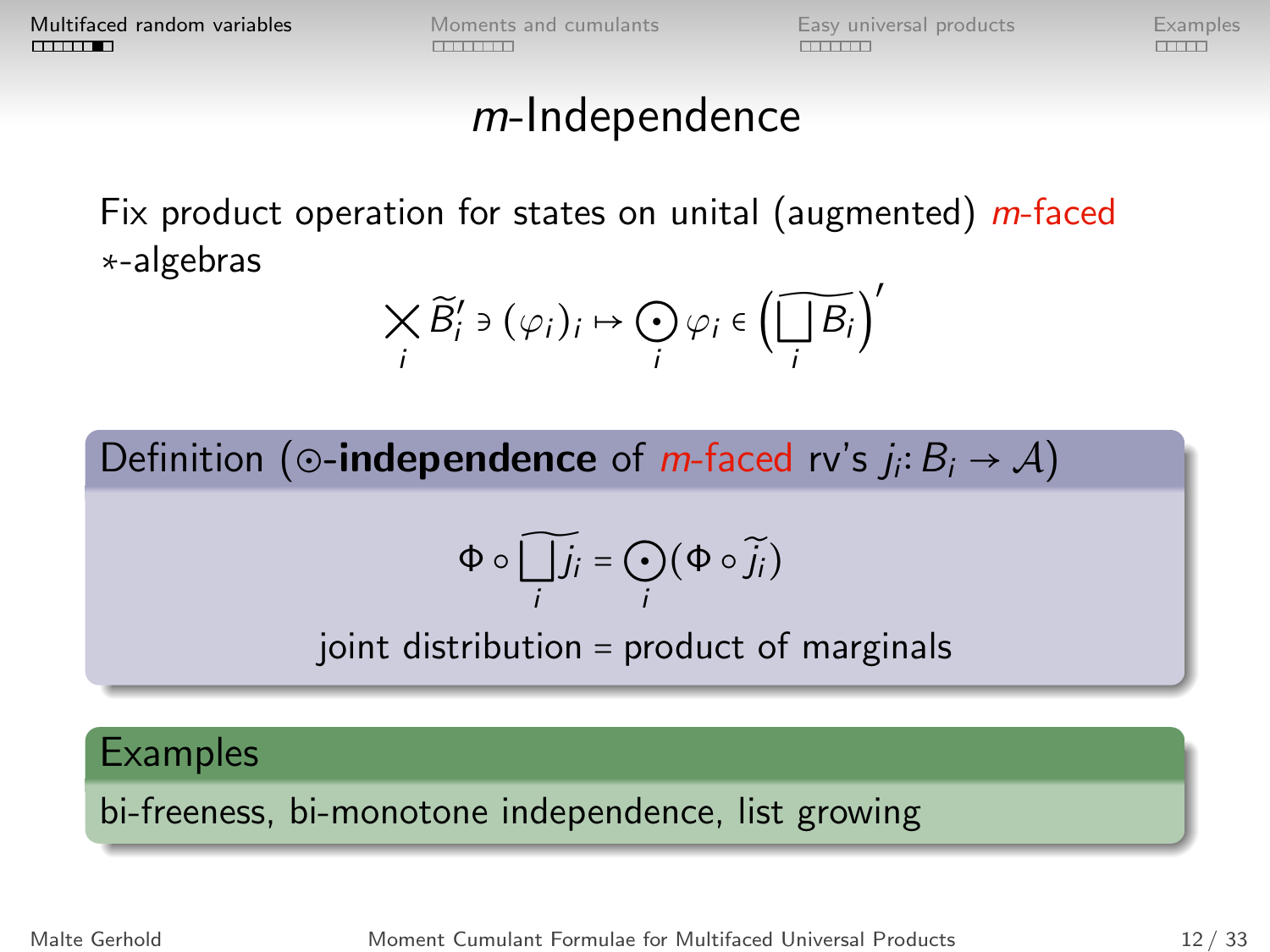### m-Independence

Fix product operation for states on unital (augmented) *m*-faced <sup>∗</sup>-algebras

$$
\bigtimes_i \widetilde{B}'_i \ni (\varphi_i)_i \mapsto \bigodot_i \varphi_i \in \left(\widetilde{\bigsqcup_i B_i}\right)'
$$

Definition (⊙-independence of *m*-faced rv's  $j_i: B_i \to A$ )

$$
\Phi\circ\widetilde{\bigsqcup_i j_i}=\bigodot_i(\Phi\circ\widetilde{j_i})
$$

joint distribution <sup>=</sup> product of marginals

#### Classification results?

first results coming soon (Varšo)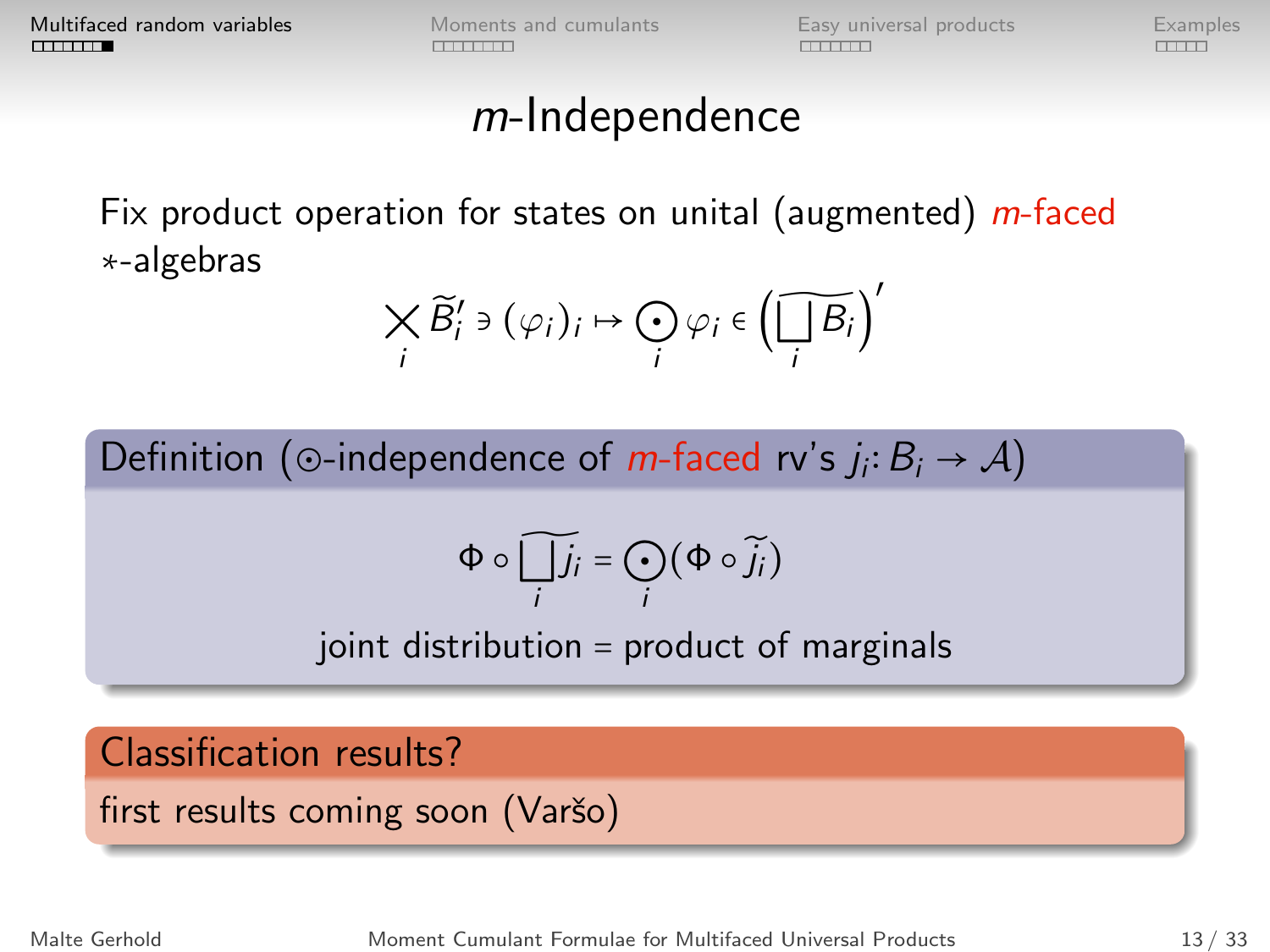<span id="page-13-0"></span>[Multifaced random variables](#page-13-0) **[Moments and cumulants](#page-0-0)** [Easy universal products](#page-0-0) [Examples](#page-0-0)<br> **Moments and cumulants** Examples<br>
Examples Examples

# **Overview**



#### [Multifaced random variables](#page-13-0)





[Easy universal products](#page-0-0)



Malte Gerhold [Moment Cumulant Formulae for Multifaced Universal Products](#page-0-1) 14 / 33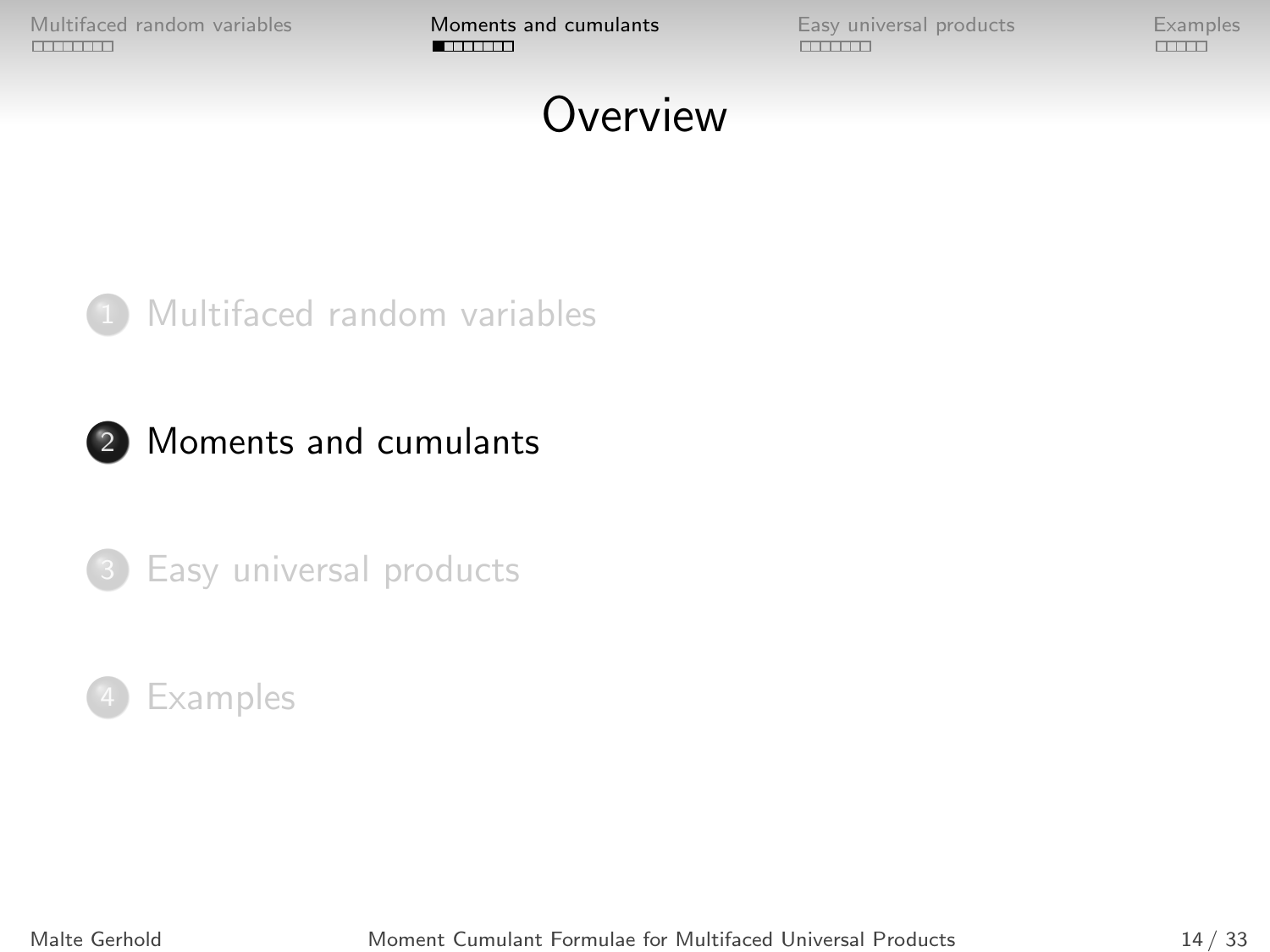### uau-products

Definition ( $m-1$ -uau-product /  $m$ -faced universal product, cf. Manzel & Schürmann 2017)

 $\widetilde{B}'_1 \times \widetilde{B}'_2$   $\ni (\varphi_1, \varphi_2) \mapsto \varphi_1 \odot \varphi_2 \in (\widetilde{B_1 \sqcup B_2})'$ 

product operation (for arbitrary *m*-faced algebras  $B_1, B_2$ ) which is

- unital in the sense that  $1 \odot \varphi = \varphi = \varphi \odot 1$
- **a** associative
- universal in the sense that (for ∗-hom's  $j_i: B_i \rightarrow A_i$ )

$$
\left(\varphi_1\odot\varphi_2\right)\circ\widetilde{\left(j_1\sqcup j_2\right)}=\left(\varphi_1\circ\widetilde{j_1}\right)\odot\left(\varphi_2\circ\widetilde{j_2}\right)
$$

 $\circ$  is called **positive** if  $\varphi_1, \varphi_2$  states  $\implies \varphi_1 \circ \varphi_2$  state

Note: Unital linear functionals on augmented m-faced algebras can be identified with linear functionals on *m*-faced algebras.

Malte Gerhold [Moment Cumulant Formulae for Multifaced Universal Products](#page-0-1) 15 / 33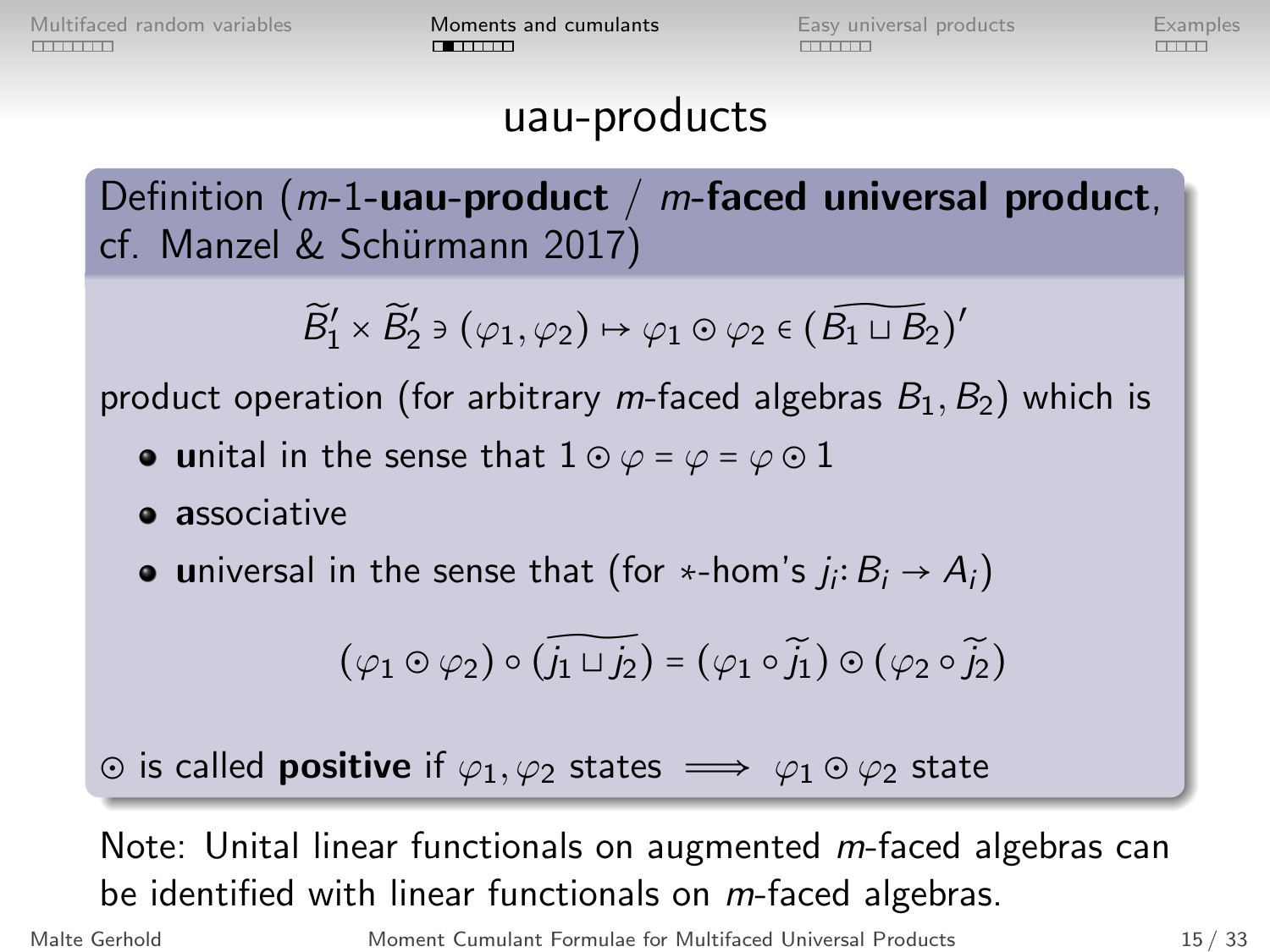[Multifaced random variables](#page-13-0) **[Moments and cumulants](#page-0-0) [Examples](#page-0-0)** Examples<br>
THE CONSIDER THE CONSIDERATION CONSIDERATION CONTINUES

# Convolution exponentials

Consider  $A = \mathbb{C}\langle x^{(1)}, \ldots, x^{(m)}\rangle$ 

#### Definition

convolution for  $\varphi_1, \varphi_2 \in A', \varphi_1(1) = \varphi_2(1) = 1$ 

$$
\varphi_1 * \varphi_2(x^\delta) \coloneqq \varphi_1 \odot \varphi_2((x_1 + x_2)^\delta)
$$

**linearized convolution** for  $\psi_1, \dots, \psi_n \in A', \psi_k(1) = 0$ 

$$
\psi_1 \boxplus \cdots \boxplus \psi_n := \frac{\partial^n}{\partial t_1 \cdots \partial t_n} (t_1 \psi_1) * \cdots * (t_n \psi_n) \Big|_{t=0}
$$

convolution exponential of  $\psi \in A'$  with  $\psi(1) = 0$ 

$$
\exp_{\odot} \psi \coloneqq \sum_{k=0}^{\infty} \frac{1}{k!} \psi^{\boxplus k}
$$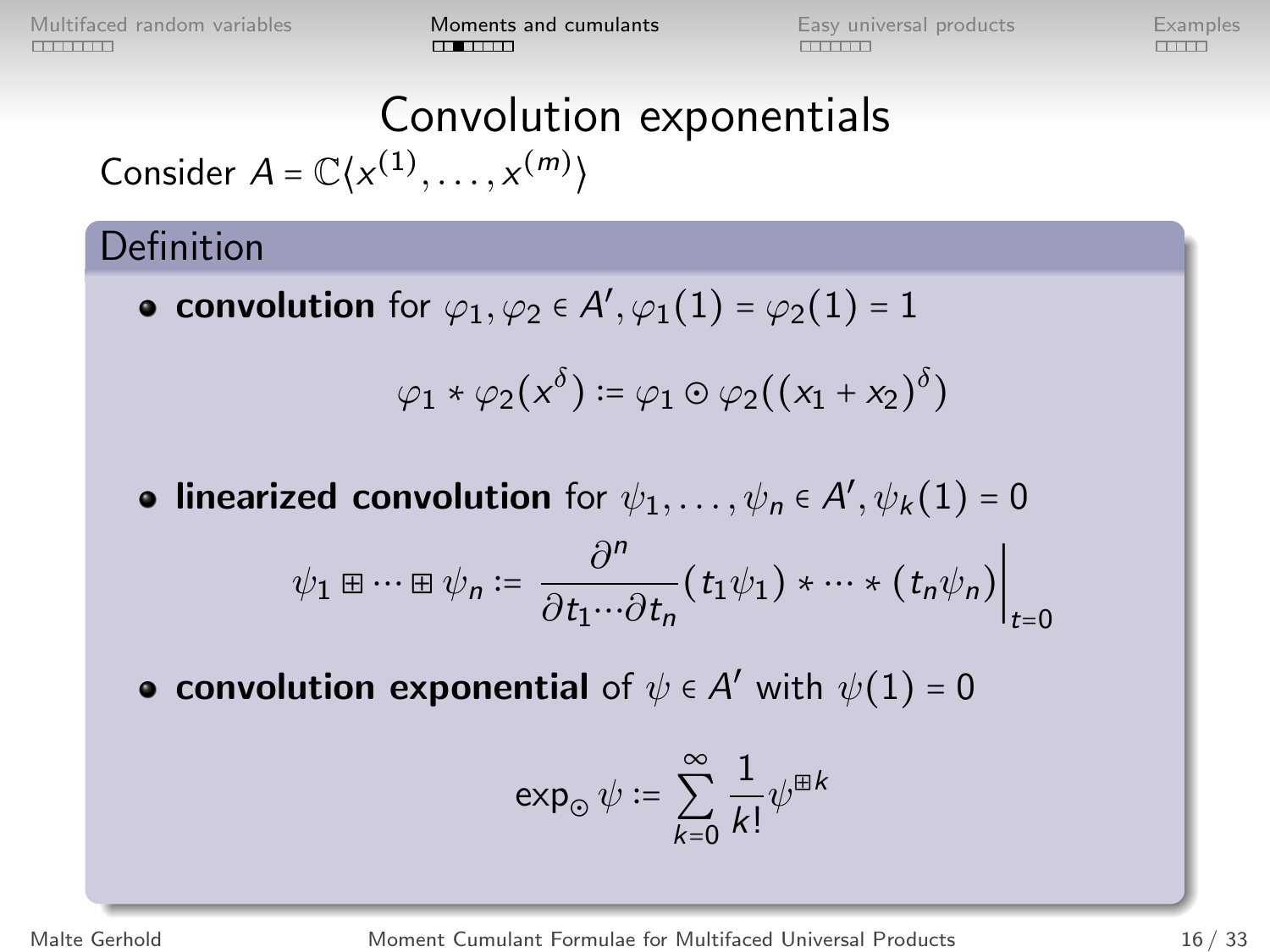# Hopf algebra realization

Central Lemma (Manzel & Schürmann 2017, Lachs 2015, Ben Ghorbal & Schürmann 2005)

For an (m-faced) universal product <sup>⊙</sup>:  $\exists$  homomorphisms  $\sigma_{B_1,B_2}$ :  $\mathcal{S}(B_1 \sqcup B_2) \to \mathcal{S}(B_1) \otimes \mathcal{S}(B_2)$  s.t.

- $\mathcal{S}(\varphi_1 \odot \varphi_2) = (\mathcal{S}(\varphi_1) \otimes \mathcal{S}(\varphi_2)) \circ \sigma_{B_1,B_2}$
- $\bullet$   $S(A)$  becomes a Hopf algebra with comultiplication

$$
\Delta(x^{\delta}) = \sigma_{A,A}\left(\left(x_1 + x_2\right)^{\delta}\right)
$$

$$
\begin{aligned}\n\bullet \varphi_1 * \varphi_2 &= \left( \mathcal{S}(\varphi_1) \otimes \mathcal{S}(\varphi_2) \right) \circ \Delta \upharpoonright A \\
\bullet \psi_1 \boxplus \dots \boxplus \psi_n &= \left( D(\psi_1) \otimes \dots \otimes D(\psi_n) \right) \circ \Delta^n \upharpoonright A\n\end{aligned}
$$

In particular:

$$
S(\exp_{\odot}(t\psi)) = \exp_{\Delta}(tD(\psi))
$$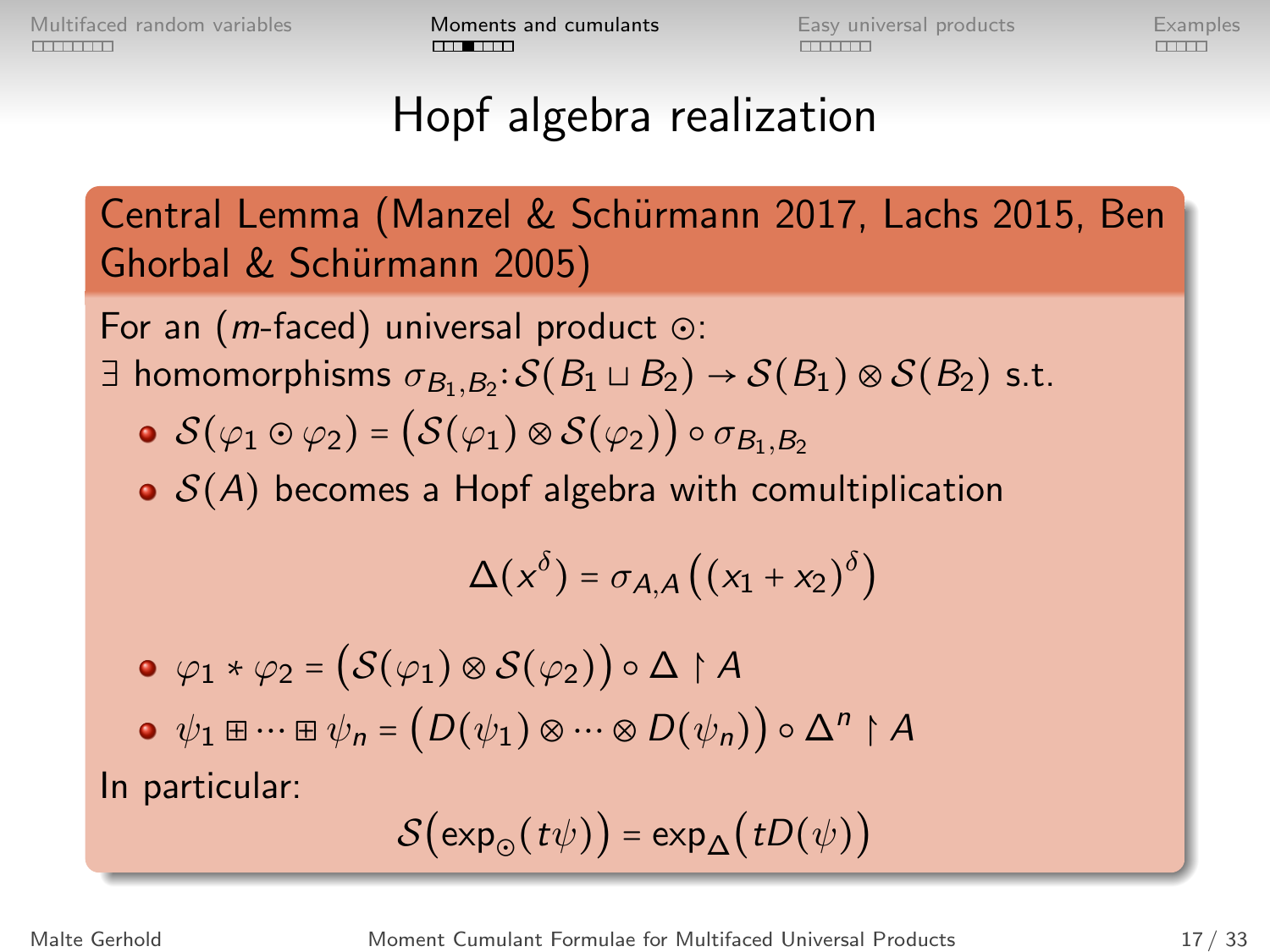# Cumulants I

#### Corollary (cf. Manzel & Schürmann 2017, Lachs 2015)

If  $\odot$  is an (*m*-faced) universal product, then

$$
\text{exp}_{\odot} \colon \{\psi \in A' \mid \psi(1) = 0\} \to \{\varphi \in A' \mid \varphi(1) = 1\}
$$

is a well-defined bijection.

Idea of proof.

From  $\varphi = \exp_{\varphi}(\psi)$  we get the recursive formula

$$
\psi(x^{\delta}) = \varphi(x^{\delta}) - \sum_{k=2}^{n} \frac{1}{k!} \psi^{\boxplus k}(x^{\delta})
$$

with  $\psi^{\boxplus k}(x^{\delta})$  determined by  $\psi \upharpoonright \{p \in A \mid \deg(p) < |\delta|\}.$ 

Malte Gerhold [Moment Cumulant Formulae for Multifaced Universal Products](#page-0-1) 18 / 33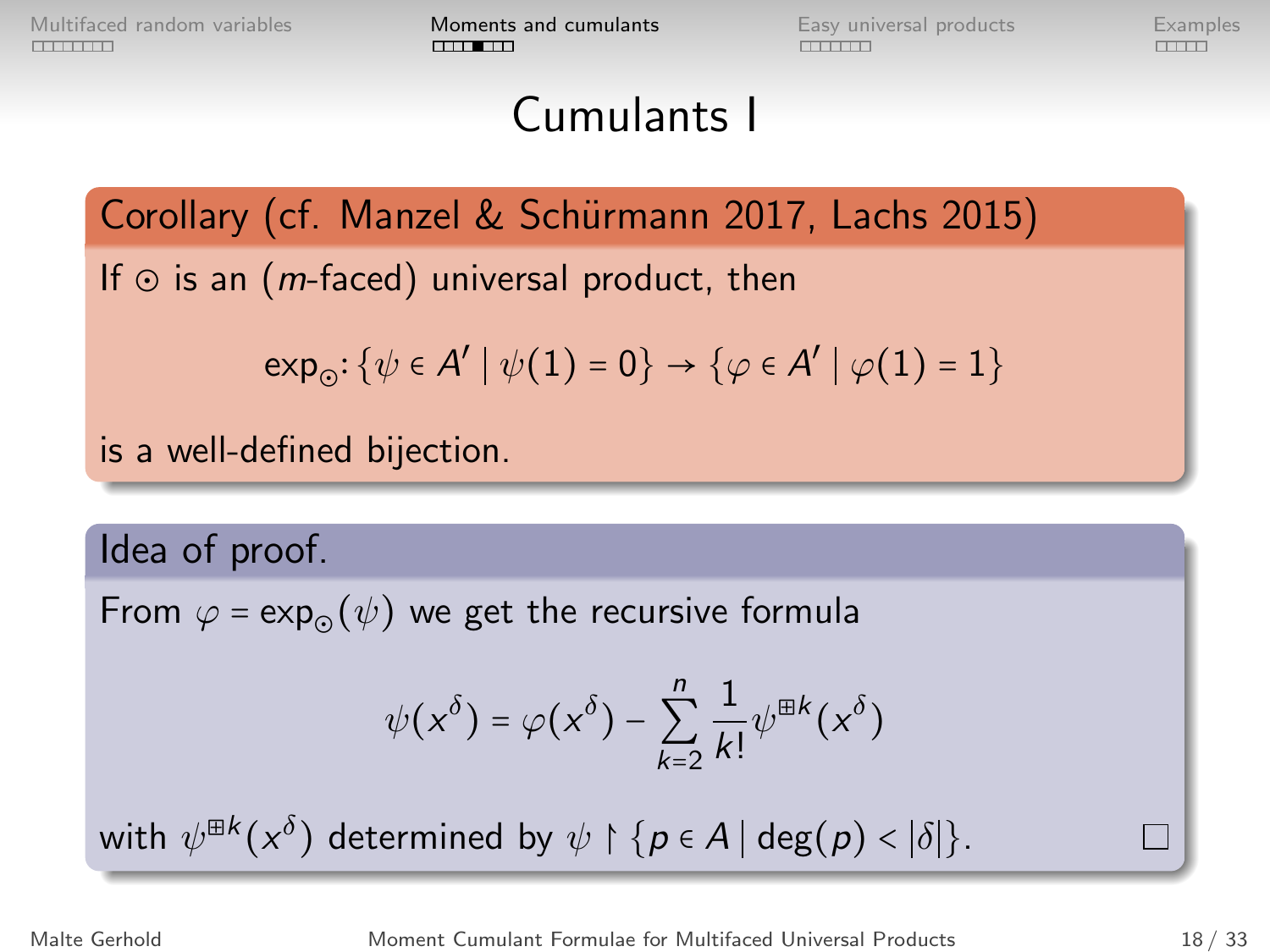[Multifaced random variables](#page-13-0) **[Moments and cumulants](#page-0-0) [Examples](#page-0-0)** Examples<br>
<del>HOMENTIC</del> CONSIDERITY CONSIDERITY CONSIDERITY CONSIDERED CONSIDERED CONSIDERED CONSIDERED CONSIDERED CONSIDERED CONSIDERED CONSIDERED CONSIDERED CON

# Cumulants II

#### Definition

For  $(A, \Phi)$  a ncps and  $a \in \mathcal{A}^m$  put

$$
\bullet \ \varphi_a := \Phi \circ \widetilde{j}_a \in \mathbb{C} \langle x^{(1)}, \ldots, x^{(m)} \rangle'
$$

 $\psi_a \coloneqq \log_\odot \varphi_a$ , i.e.  $\psi_a$  is determined by  $\exp_\odot \psi_a = \varphi_a$ 

Then  $\psi_a(x^{\delta}), \delta \in [m]^*$  are called ⊙-**cumulants** of a.

#### Remarks

- formula for  $exp_{\odot}$  is also called moment cumulant formula
- even if convolution is not commutative, we have

$$
\log_{\odot}(\varphi_1 * \varphi_2) = \mathit{CBH}(\log_{\odot} \varphi_1, \log_{\odot} \varphi_2),
$$

where 
$$
[\psi_1, \psi_2] \coloneqq \psi_1 \boxplus \psi_2 - \psi_2 \boxplus \psi_1
$$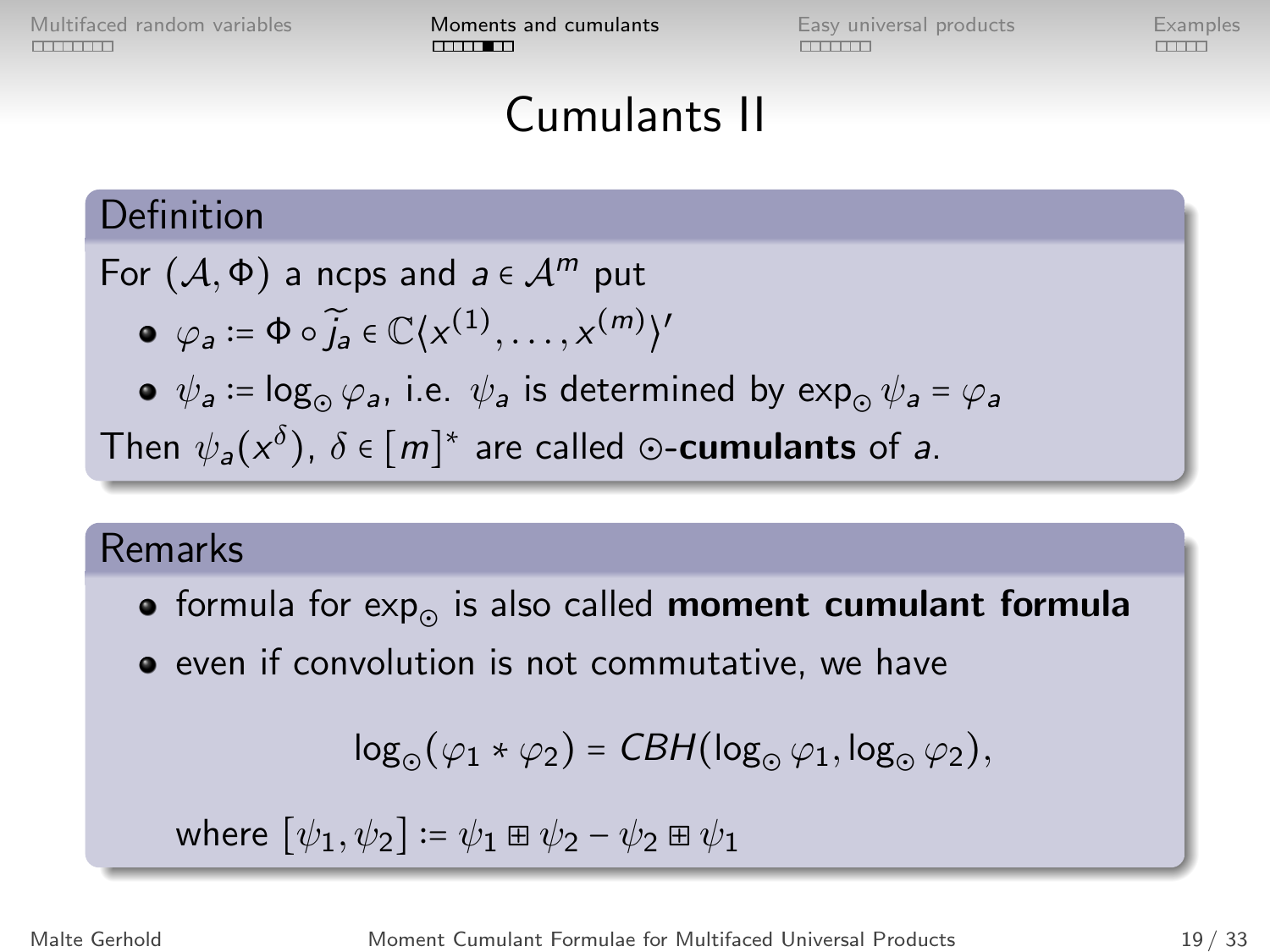[Multifaced random variables](#page-13-0) **[Moments and cumulants](#page-0-0)** [Easy universal products](#page-0-0) [Examples](#page-0-0)<br> **COMPTITY EXAMPLES** 

# Schoenberg correspondence

#### Theorem

Let  $\odot$  be a positive *m*-faced universal product,  $\psi \in \mathbb{C}\langle x^{(1)}, \ldots, x^{(m)}\rangle$ ′ . Then the following are equivalent: **■** exp<sub>⊙</sub>( $t\psi$ ) is a state for all  $t \ge 0$  $\bullet \psi$  is hermitian,  $\psi(1) = 0$  and  $\psi$  is **conditionally positive**, i.e.,

 $\psi(p^*p) = 0$  for all p with  $p(0) = 0$ 

Idea of proof (overlooked even for  $m=1$ ).

use "transformation" (cf. Schürmann & Voß 2014, Skeide, Schürmann & Volkwardt 2010) to prove

$$
\exp_{\odot}(t\psi) = \lim_{n\to\infty}\exp_{\otimes}(\frac{t}{n}\psi)*_{\odot}...*_{\odot}\exp_{\otimes}(\frac{t}{n}\psi)
$$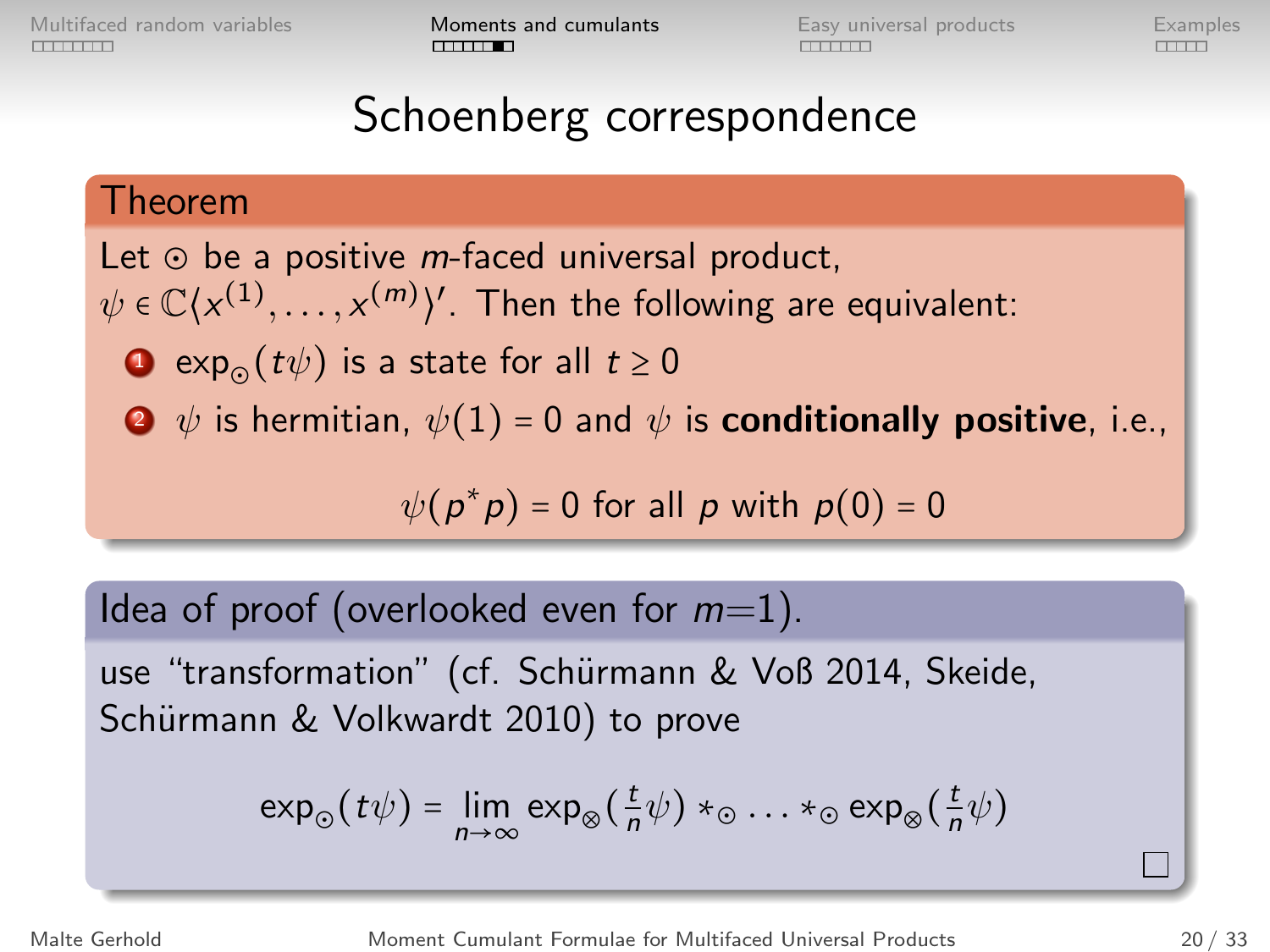# Comparison with other approaches

Shuffle algebra approach (Ebrahimi-Fard & Patras, Gilliers)

- pros: interrelations, operator valued generalization
- **o** cons: restricted to monotone, free & boolean case

Exchangeability system approach (Lehner & Hasebe)

- **•** pros: very general
- **•** cons: in general no conviolution, maybe harder to prove results for a large number of independences simultaneously?

Cumulants as generators of Lévy type processes (Anshelevich)

- **•** pros: applicable to certain non-universal examples
- cons: weaker properties in general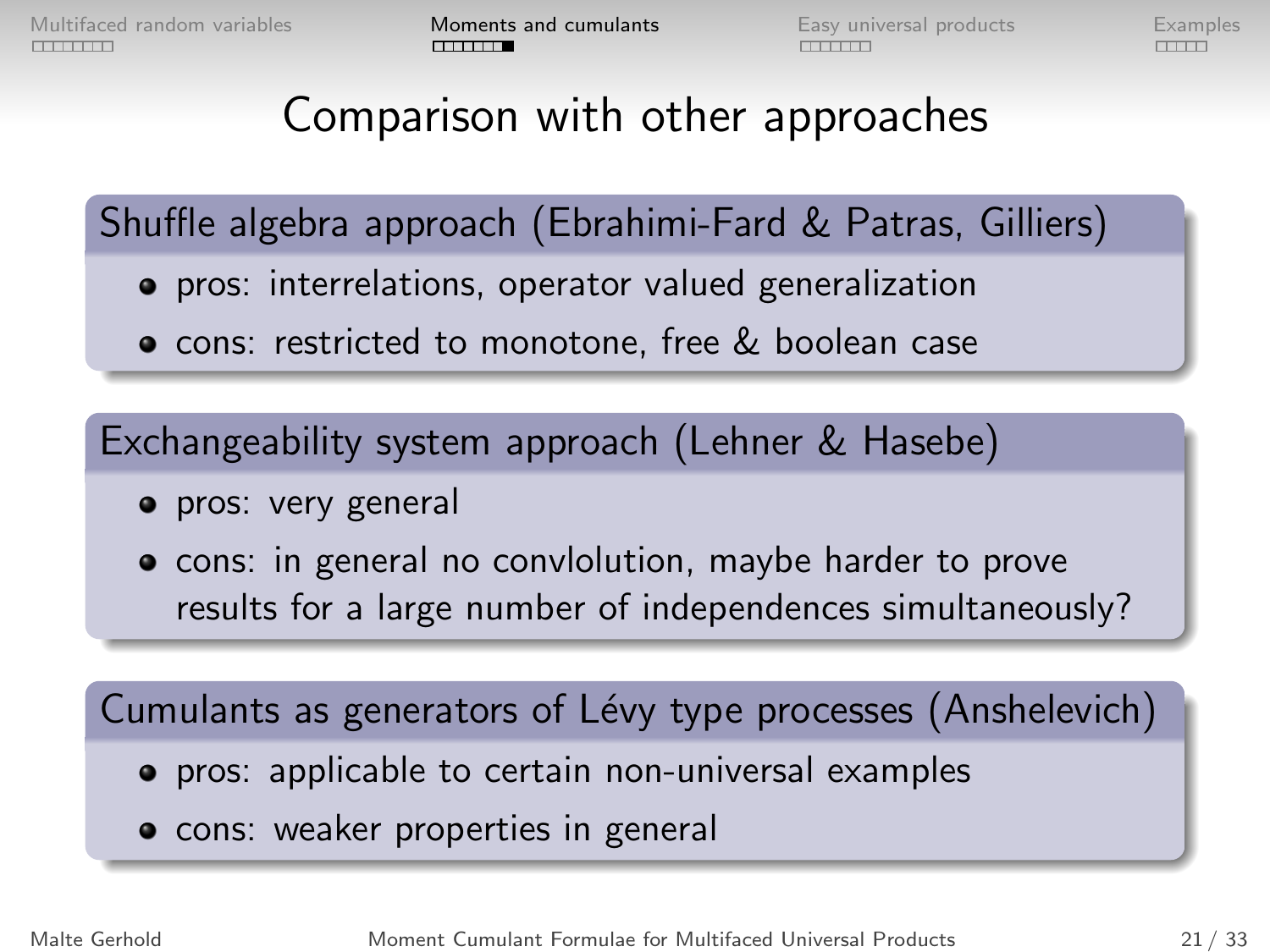[Multifaced random variables](#page-13-0) [Moments and cumulants](#page-0-0) **[Easy universal products](#page-0-0)** [Examples](#page-0-0)<br> **Examples** Examples **Examples** 

# **Overview**

1 [Multifaced random variables](#page-13-0)

[Moments and cumulants](#page-0-0)



3 [Easy universal products](#page-0-0)



Malte Gerhold [Moment Cumulant Formulae for Multifaced Universal Products](#page-0-1) 22 / 33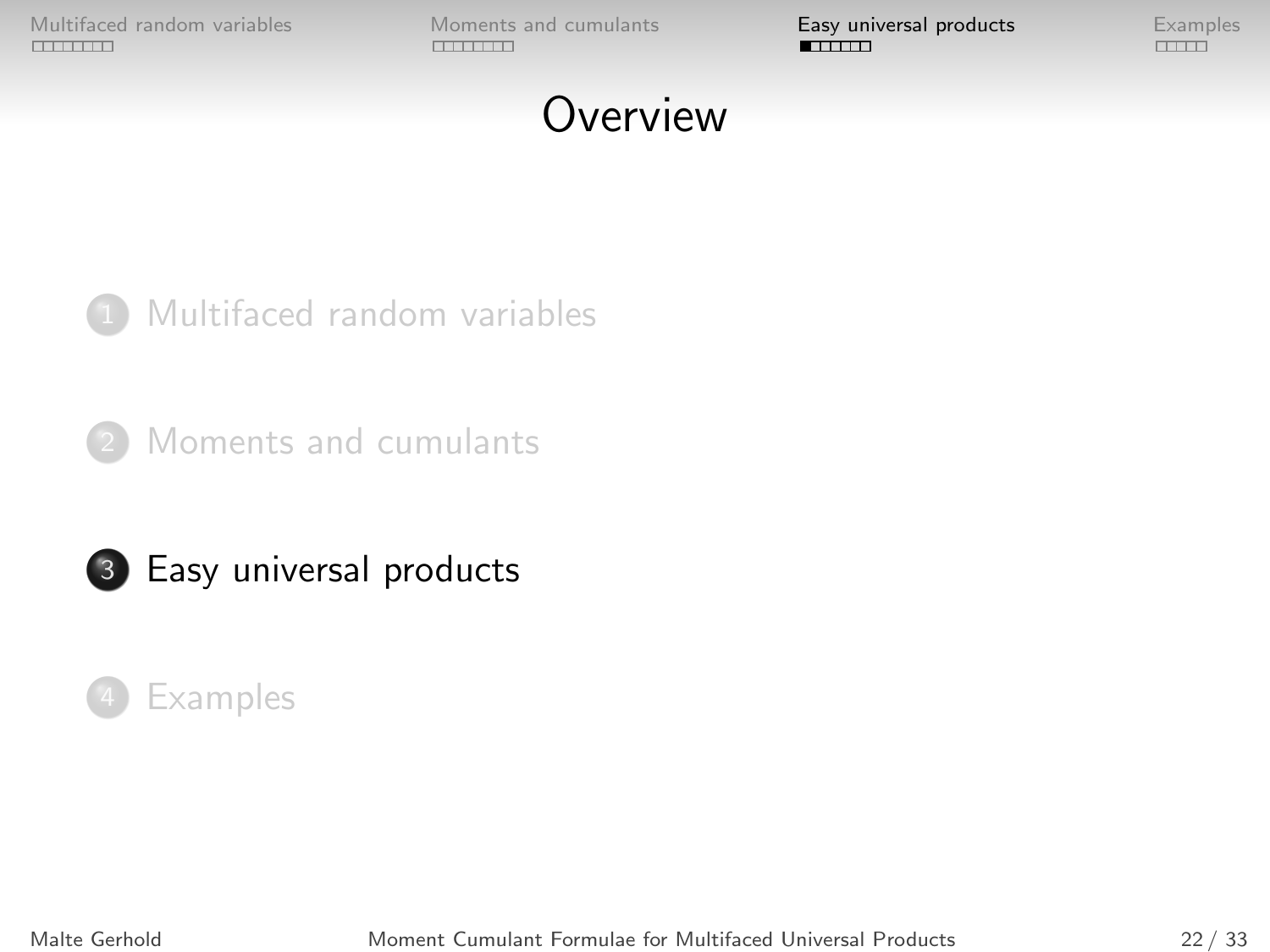# **Partitions**

Definition (m-faced partition, ordered m-faced partition)

- *m*-faced partition of a set  $X$ : set partition of X together with a map (face-map)  $\delta: X \rightarrow \{1, \ldots, m\}$
- ordered *m*-faced partition of  $X$ : m-faced partition with total order between blocks

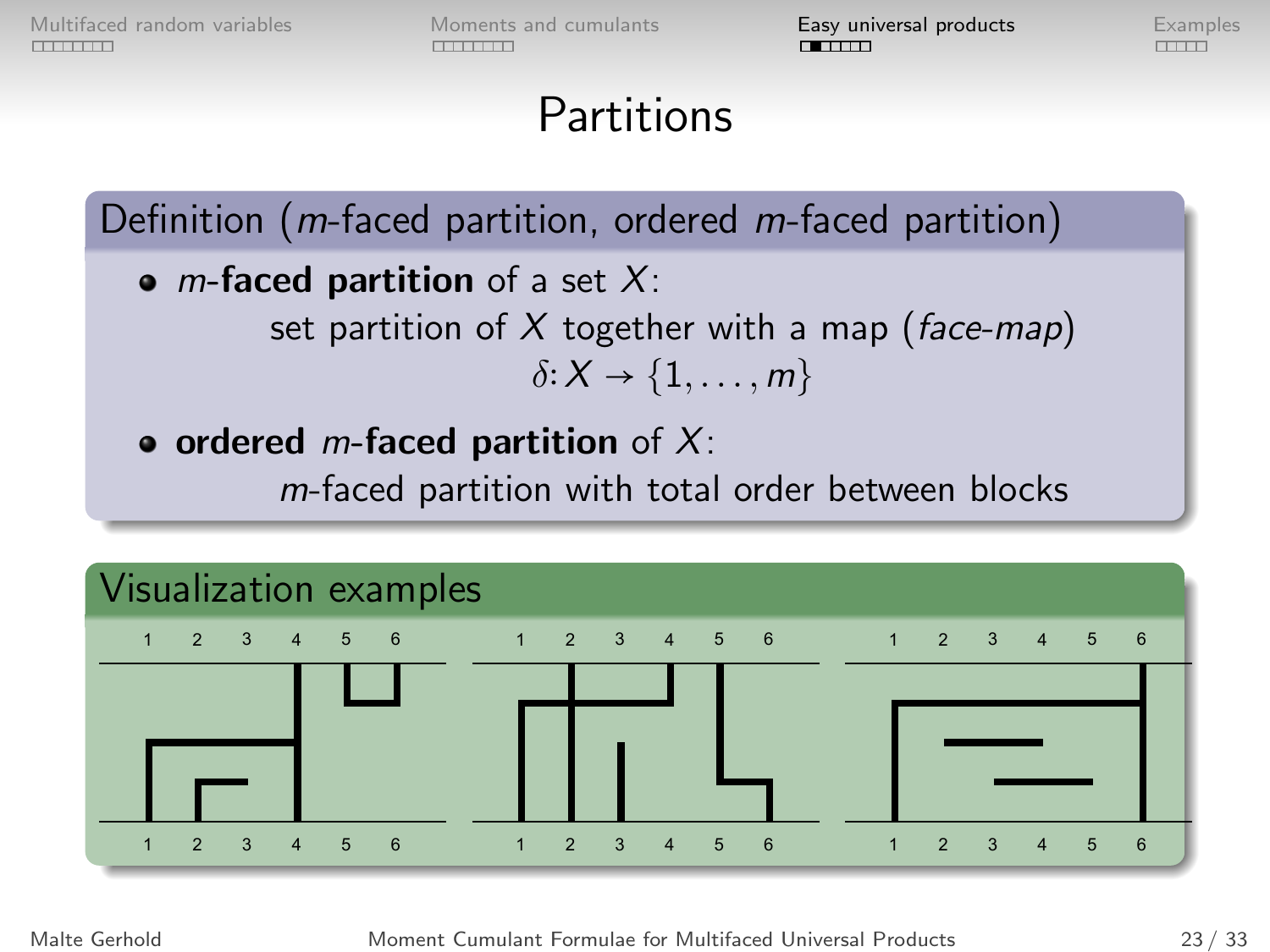#### Definition (easy universal product)

*m*-faced universal product &  $\exists$  lattice of *m*-faced partitions  $P$  s.t.

$$
\pi_a \in \mathcal{P} \implies \varphi_1 \odot \cdots \odot \varphi_k(a) = \varphi_1 \Big( \prod_{a_i \in A_1} a_i \Big) \cdots \varphi_k \Big( \prod_{a_i \in A_k} a_i \Big)
$$

$$
\pi_a \notin \mathcal{P} \implies \varphi_1 \boxdot \cdots \boxdot \varphi_k(a) = 0
$$

where

$$
\bullet \ \ a = a_1 \ldots a_n \in A_1 \sqcup \cdots \sqcup A_k, \ a_i \in A_{\varepsilon_i}^{(\delta_i)}
$$

- $\bullet$   $\pi_a$  the *m*-faced partition associated with  $(\varepsilon, \delta)$
- <sup>⊡</sup> is the "linear part" of <sup>⊙</sup>, i.e.,

$$
\varphi_1 \boxdot \cdots \boxdot \varphi_k \coloneqq \frac{\partial^n}{\partial t_1 \cdots \partial t_n} (t_1 \varphi_1) \odot \cdots \odot (t_k \varphi_k) \Big|_{t=0}
$$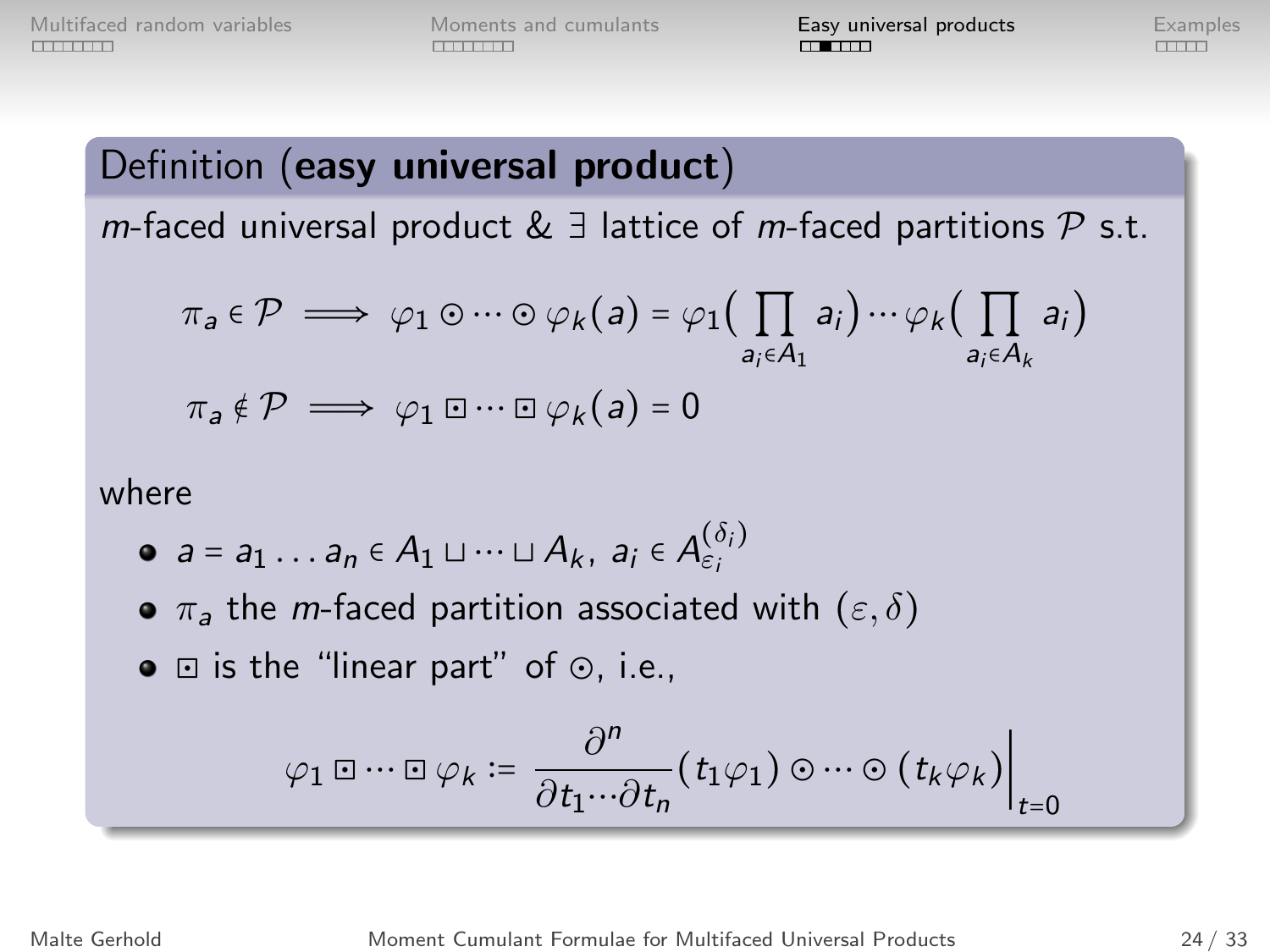[Multifaced random variables](#page-13-0) [Moments and cumulants](#page-0-0) **[Easy universal products](#page-0-0)** [Examples](#page-0-0)<br> **Examples** Examples Examples

### Easy moment cumulant formula

#### Theorem

For  $\odot$  easy with partitions  $\mathcal{P}$ :

$$
\exp_{\odot}(\psi)(x^{\delta}) = \sum_{\pi \in \mathcal{P}(\delta)} \hat{\psi}(x^{\pi})
$$

#### Proof.

$$
\exp_{\odot}(\psi)(x^{\delta}) = \sum_{k} \frac{1}{k!} \psi^{\boxplus k}(x^{\delta})
$$

$$
= \sum_{k,\varepsilon} \frac{1}{k!} \psi^{\boxplus k}(x^{(\varepsilon,\delta)})
$$

$$
= \sum_{\pi \in \mathcal{P}(\delta)} \hat{\psi}(x^{\pi})
$$

Malte Gerhold [Moment Cumulant Formulae for Multifaced Universal Products](#page-0-1) 25 / 33

 $\Box$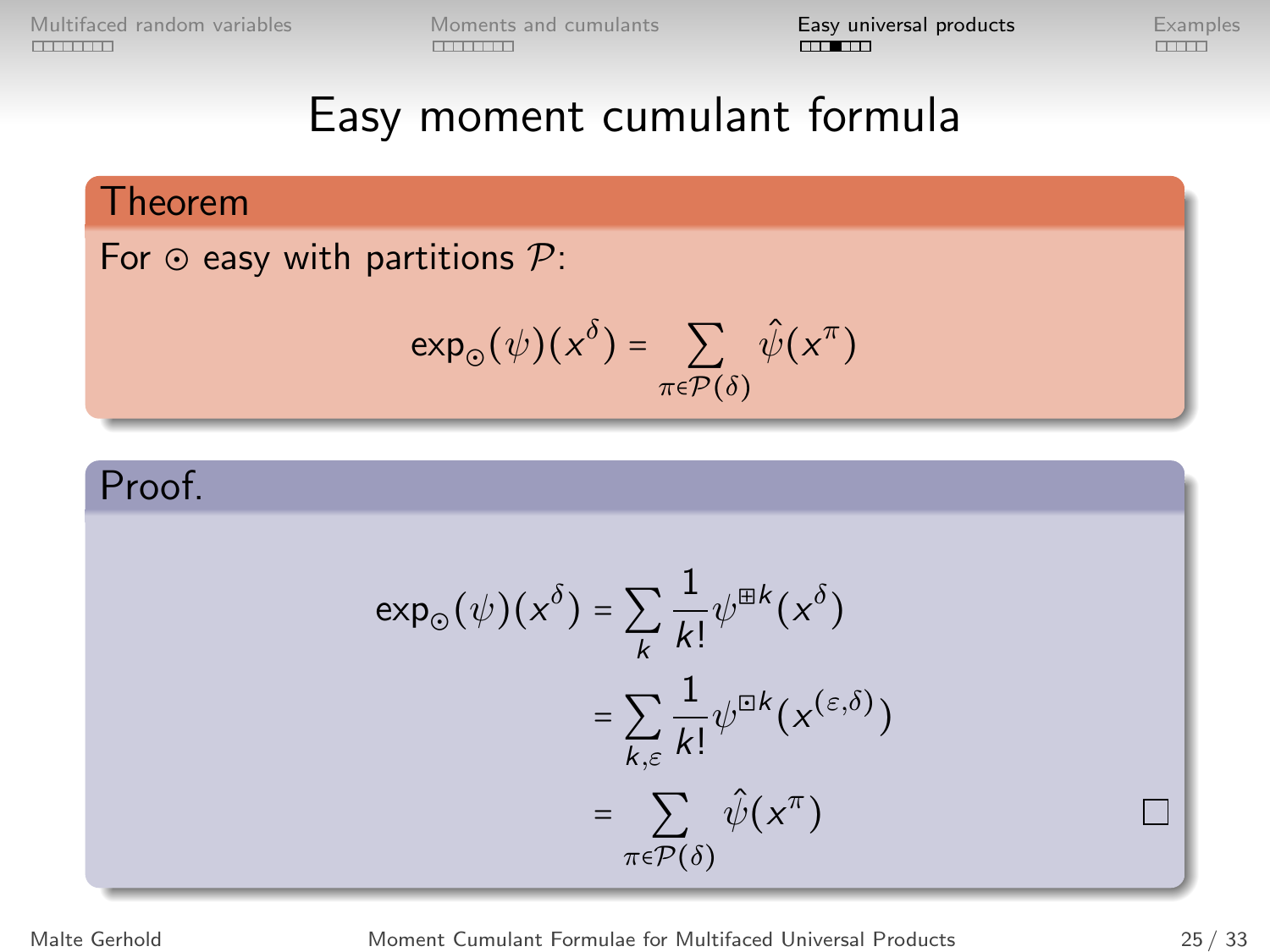[Multifaced random variables](#page-13-0) [Moments and cumulants](#page-0-0) **[Easy universal products](#page-0-0)** [Examples](#page-0-0)<br>
FITTED EXAMPLES EXAMPLES EXAMPLES EXAMPLES EXAMPLES EXAMPLES EXAMPLES EXAMPLES EXAMPLES EXAMPLES EXAMPLES EXAMPLES

# Easy mixed moments formula

#### Lemma

For symmetric universal products: mixed cumulants vanish!

#### Theorem

For  $A_i$  ⊙-independent,  $a = a_1 \ldots a_n$  s.t.  $\pi$  describes membership and faces:

$$
\Phi(a) = \sum_{\varnothing \neq R \subseteq S} (-1)^{\#R-1} \hat{\Phi}(a_{\land R})
$$

#### where

- $\bullet$  S is the set of maximal (coarsest) refinements of  $\pi$  which belong to  $P$
- $\bullet \land R$  is the maximal common refinement of partitions in R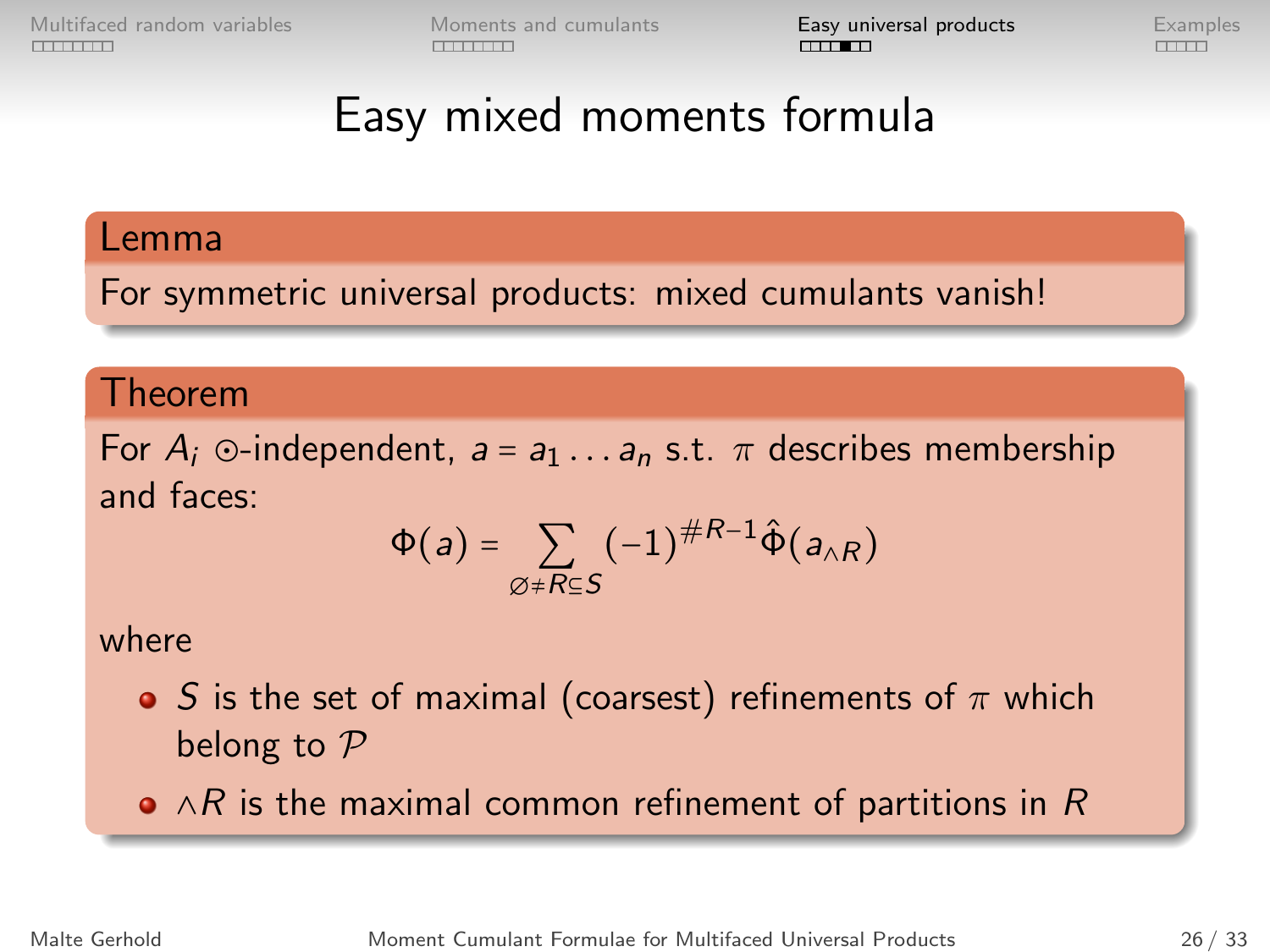[Multifaced random variables](#page-13-0) [Moments and cumulants](#page-0-0) **[Easy universal products](#page-0-0)** [Examples](#page-0-0)<br> **Examples** Examples **Examples** 

#### Proof.

- lift  $\Phi$  to a polynomial algebra with  $a_i$  as indeterminates
- o plug in the moment cumulant formula:

$$
\sum_{R \subseteq S} (-1)^{\#R} \hat{\Phi}(a_{\wedge R})
$$
\n
$$
= \sum_{R \subseteq S} \sum_{\substack{\sigma \le \wedge R \\ \sigma \in \mathcal{P}}} (-1)^{\#R} \hat{\psi}(a_{\sigma}) = \sum_{\substack{\sigma \le \pi \\ \sigma \in \mathcal{P}}} \sum_{k=0}^{n(\sigma)} (-1)^{k} {n(\sigma) \choose k} \hat{\psi}(a_{\sigma})
$$
\nwhere  $n(\sigma) = \#\{\rho \in S : \sigma \le \rho\}$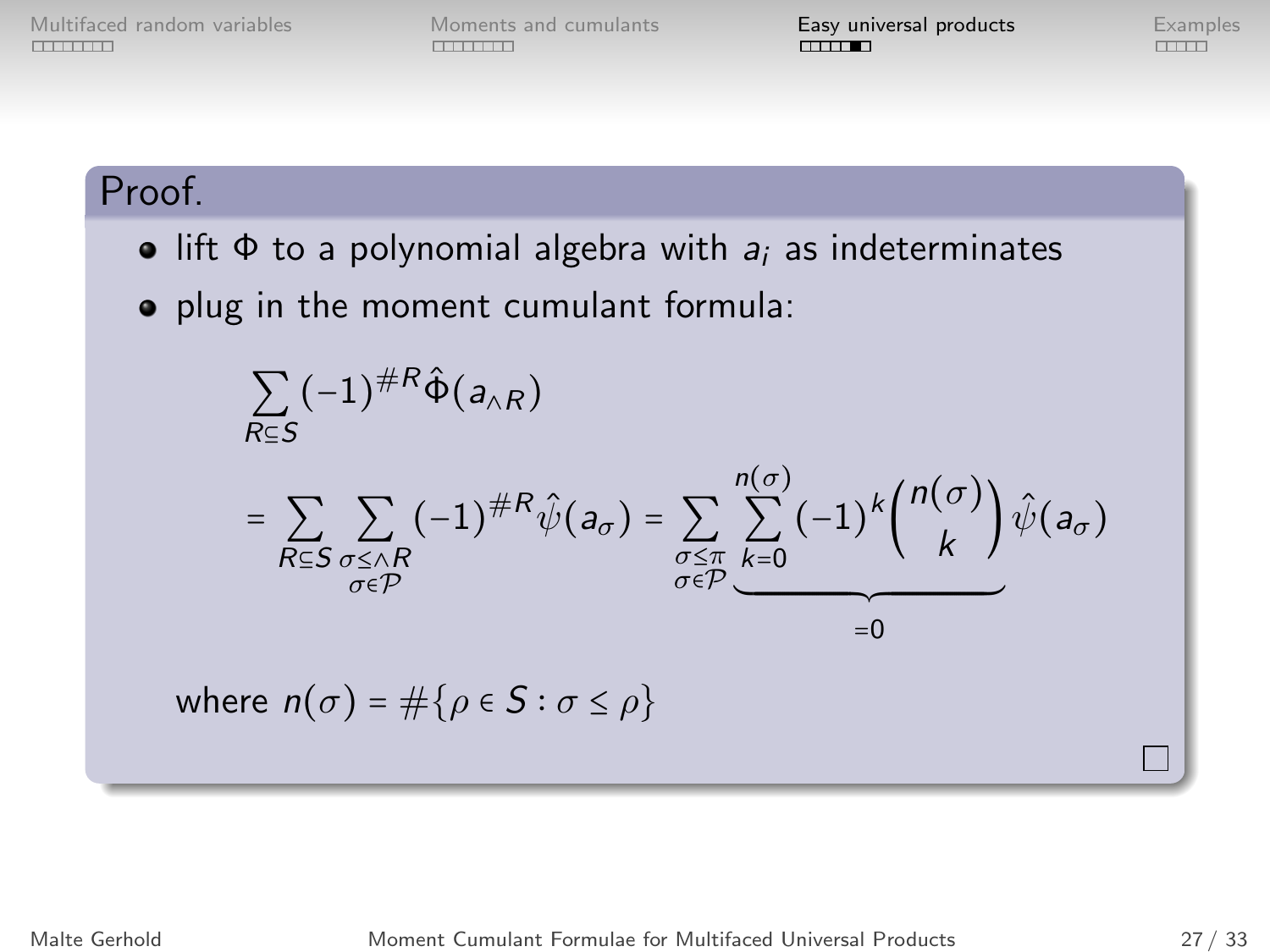#### Remarks

- A mixed moment formula determines the universal product.
- All 1-faced positive symmetric universal products are easy (tensor, free, Boolean).
- Most known 2-faced examples of positive symmetric universal products are easy.
- In many examples (not free!), for every  $\pi$  there is a unique maximal refinement  $\rho$  in  $\mathcal P$ . In this case, the formula simplifies significantly:

$$
\Phi(a) = \hat{\Phi}(a_{\rho})
$$

- In examples, the formulas hold (up to small adjustments due to block orders) also for non-symmetric universal products determined by partitions (e.g., monotone and bi-monotone).
- Philipp Varšo systematically studies the possible classes  $P$  and found several new examples for his PhD thesis.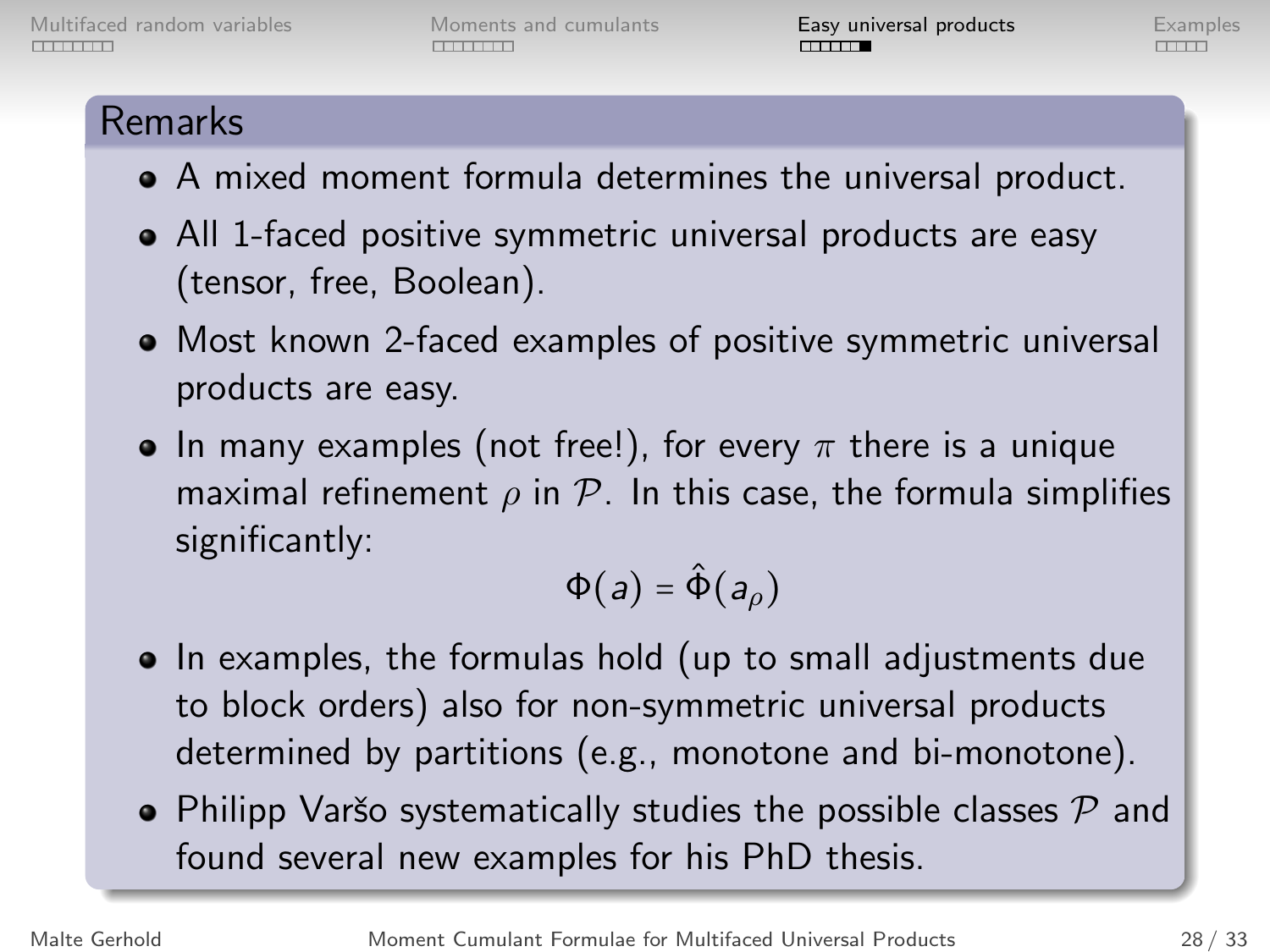[Multifaced random variables](#page-13-0) [Moments and cumulants](#page-0-0) [Easy universal products](#page-0-0) [Examples](#page-0-0)<br>
FITTED EXAMPLES EXAMPLES EXAMPLES EXAMPLES EXAMPLES EXAMPLES EXAMPLES EXAMPLES EXAMPLES EXAMPLES EXAMPLES EXA

# **Overview**



[Moments and cumulants](#page-0-0)



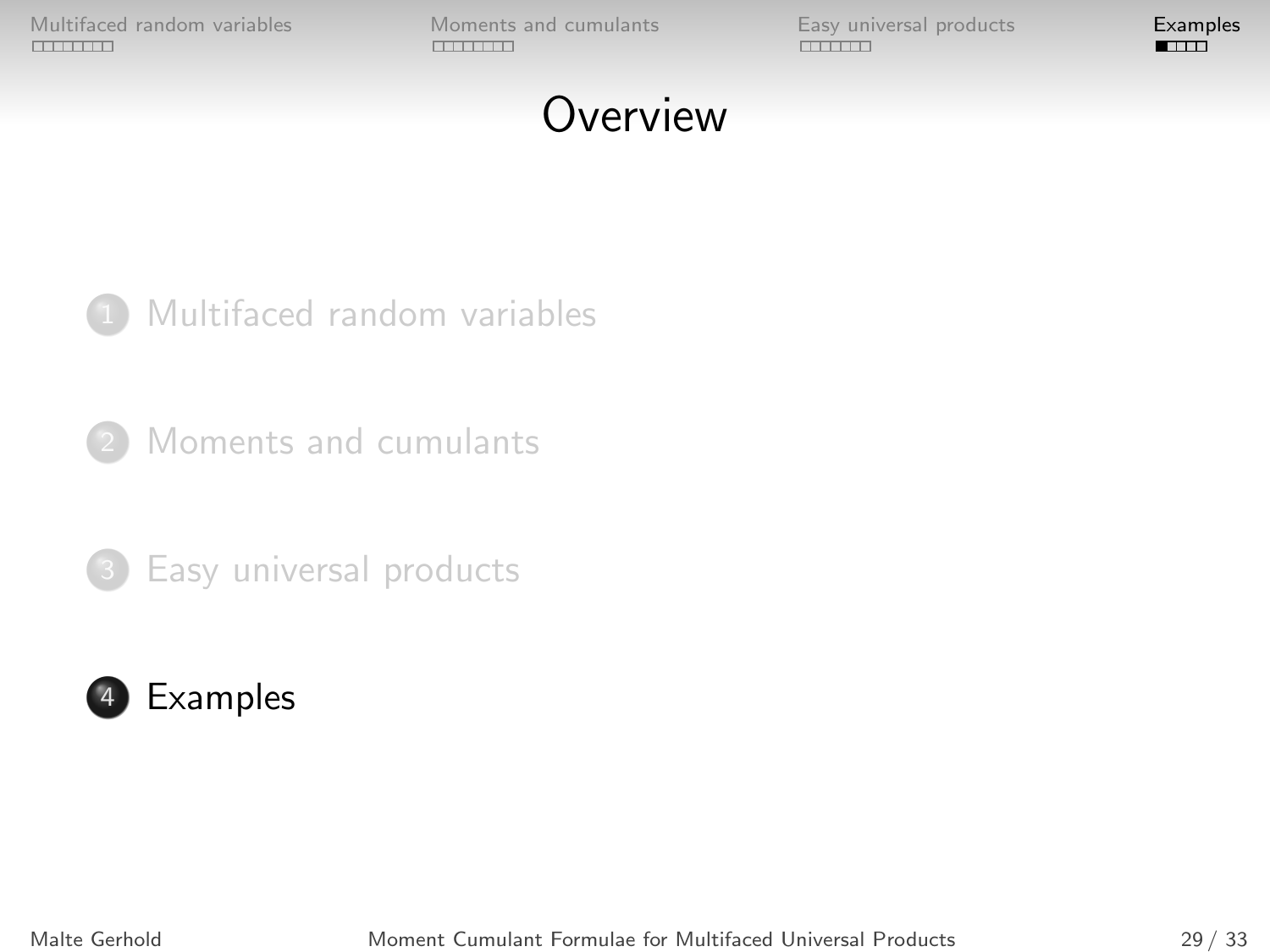### Positive examples

type II bi-monotone (2-faced, G 2017) and tbma (4-faced)

bi-free (2-faced, Voiculescu 2014) and free-free-Boolean (3-faced, Liu 2018)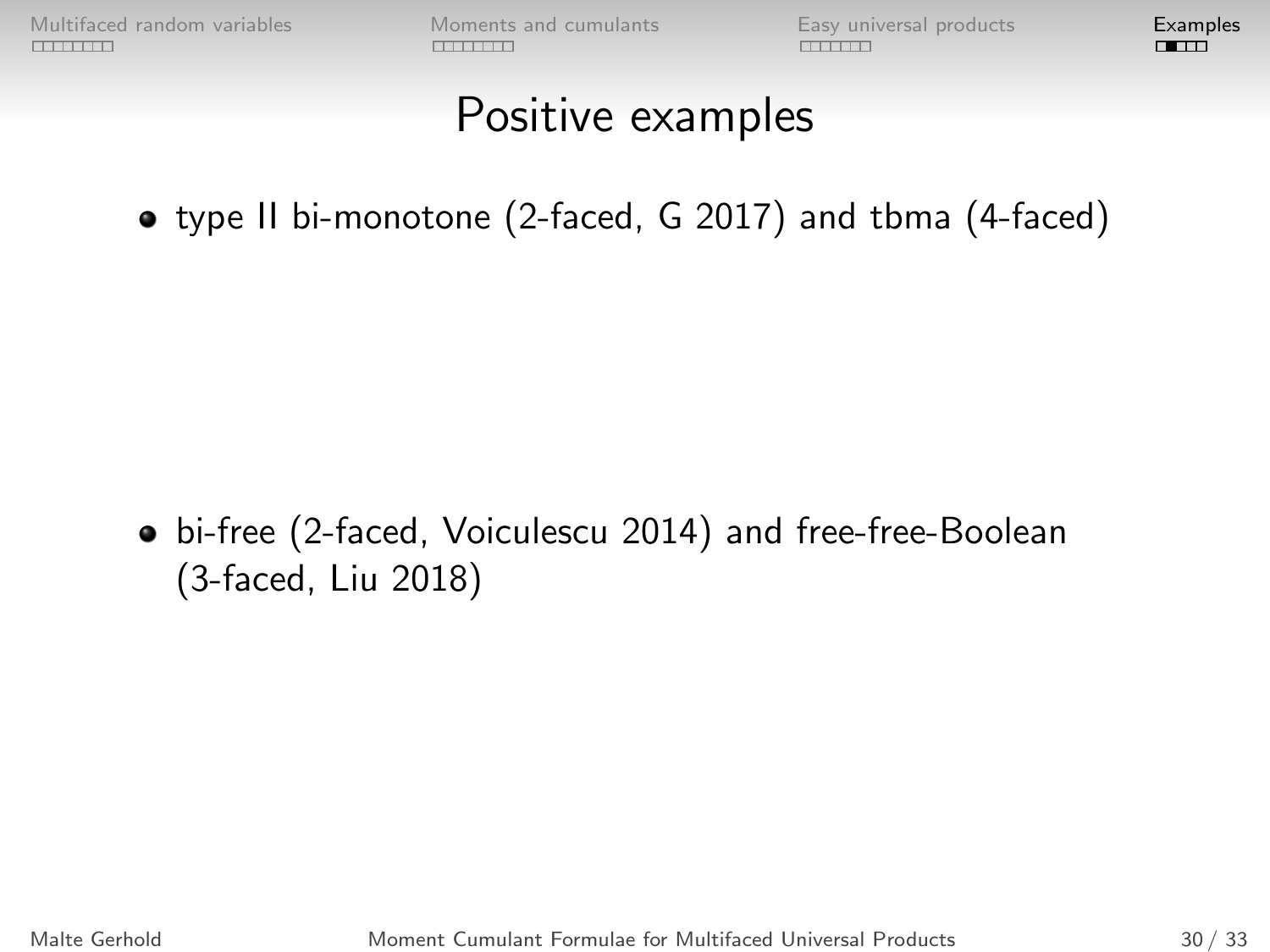# Non-positive examples

- r-s-independence (deformed Boolean independence, Lachs 2015, G & Lachs 2015)
- c-bi-free independence; defined via a (2,2) uau product (Gu & Skoufranis 2017)
- bi-Boolean independence (Gu & Skoufranis 2019)
- type I bi-monotone independence (Gu, Skoufranis & Hasebe 2020)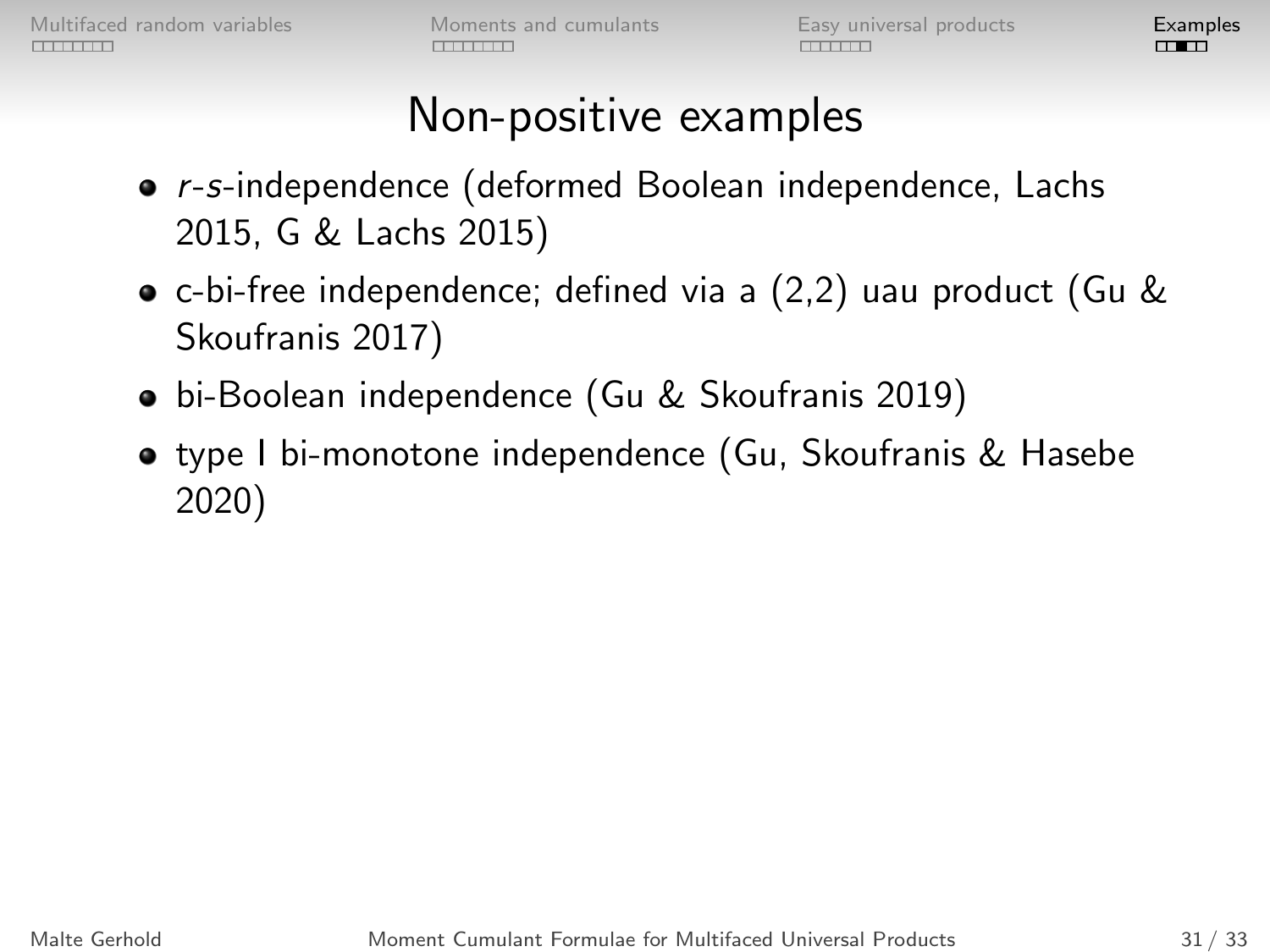# Positivity not known

From Varšo's classification of *universal classes of partitions*:

- "pure noncrossing partitions"-independence
- "pure crossing partitions"-independence
- "crossing noncrossing partitions"-independence
- 2-faced deformations of tensor and free independence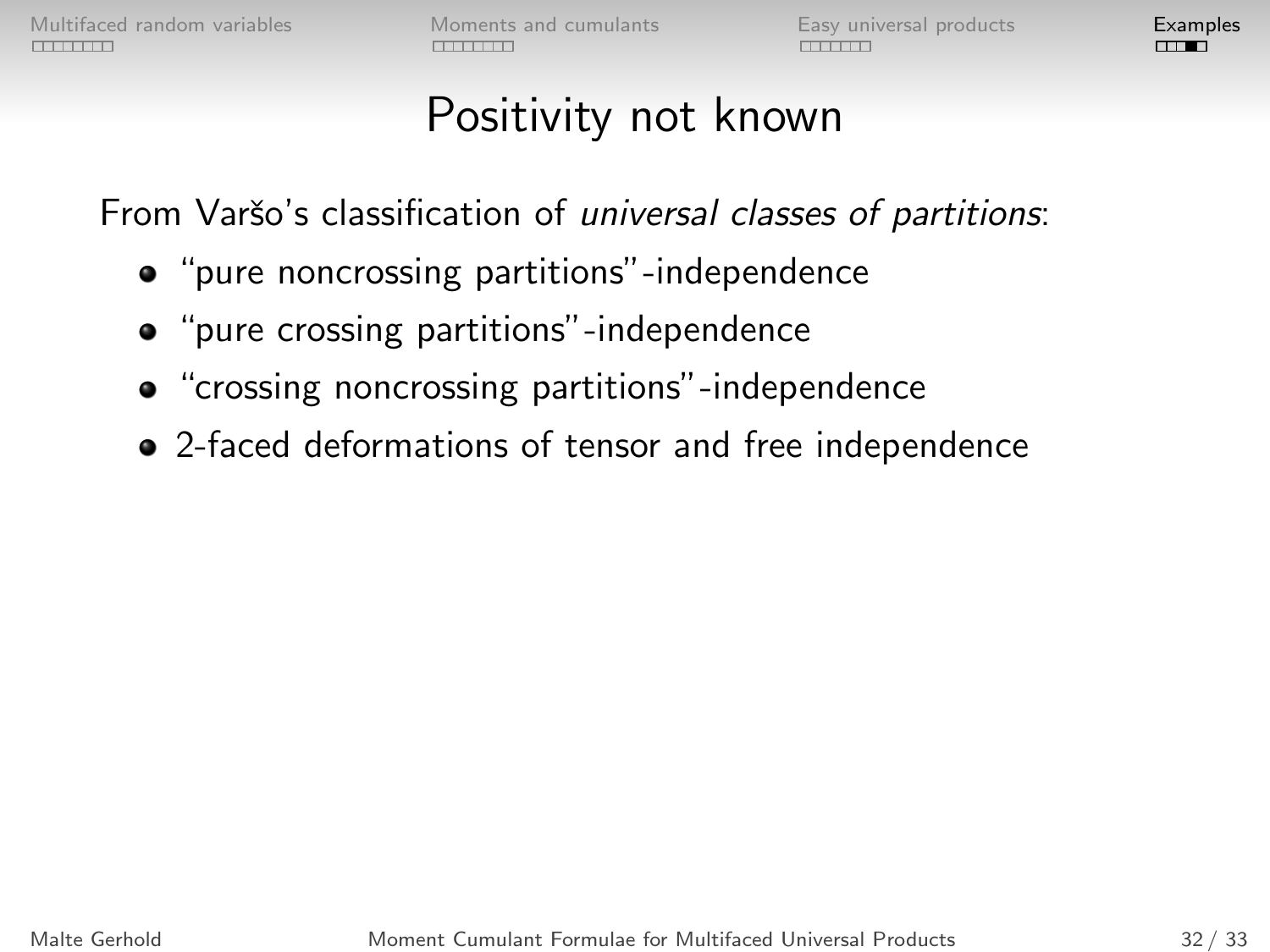[Multifaced random variables](#page-13-0) [Moments and cumulants](#page-0-0) [Examples](#page-0-0)<br>
EXAMPLES EXAMPLES EXAMPLES ENTERTY CONTRACTED CONTRACTED CONTRACTED CONTRACTED CONTRACTED CONTRACTED CONTRACTED

# Thank you!

Malte Gerhold [Moment Cumulant Formulae for Multifaced Universal Products](#page-0-1) 33 / 33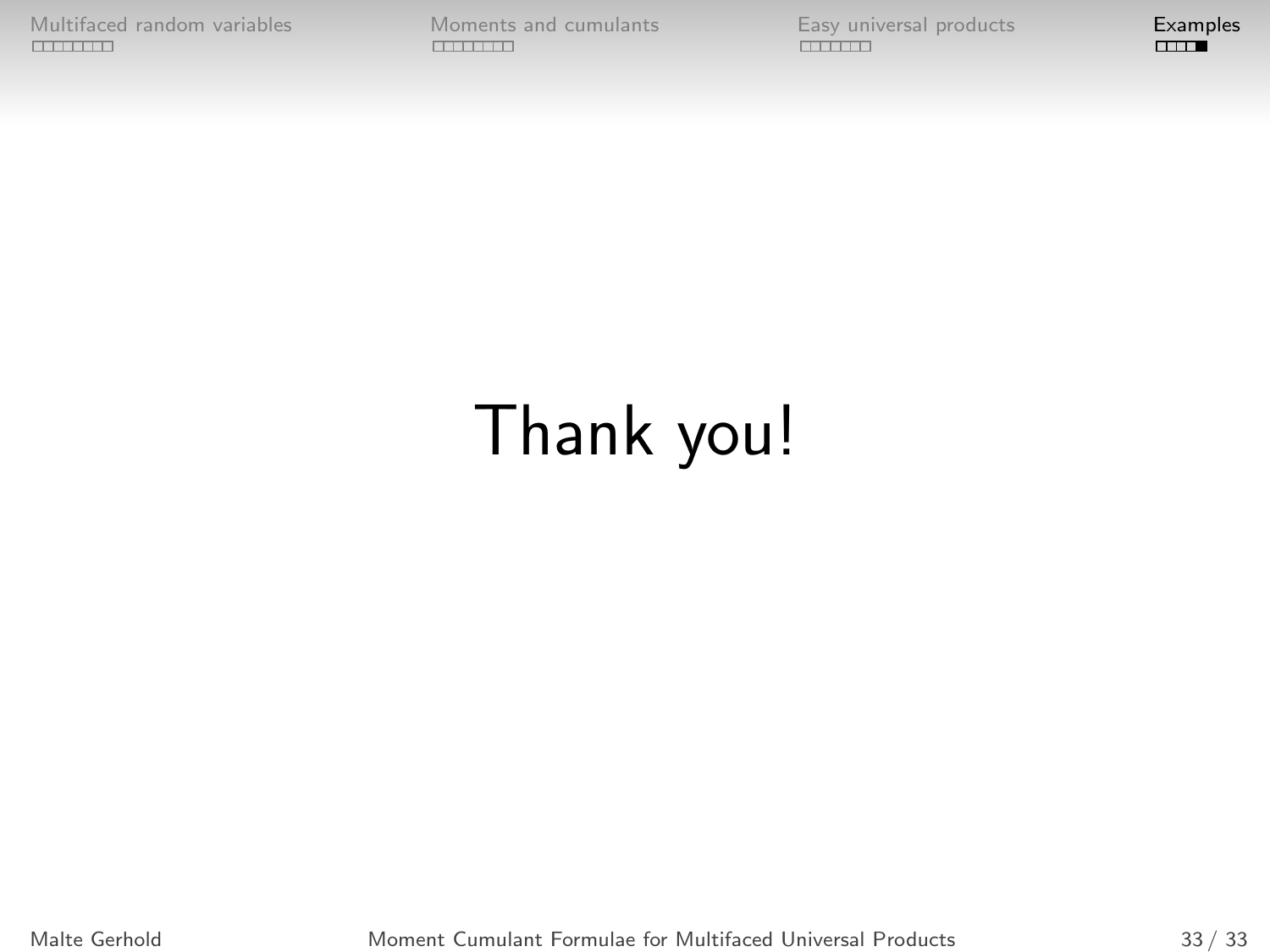# References I: Universal independences

- N. Muraki, The five independences as quasi-universal products, Infin. Dimens. Anal. Quantum Probab. Relat. Top. 5 (2002), no. 1, 113–134.
- D.V. Voiculescu, Free probability for pairs of faces I, Comm. Math. Phys. 332 (2014), no. 3, 955–980.
- M. Gerhold & S. Lachs, Classification and GNS-construction for general universal products, Infin. Dimens. Anal. Quantum Probab. Relat. Top. 18 (2015), no. 1.
- M. Gerhold, Bimonotone Brownian Motion, arXiv:1708.03510 (2017), t.a. in Proceedings of QP38.
- W. Liu, Free-Boolean independence for pairs of algebras, J. Funct. Anal. 277 (2019), no. 4, 994–1028.
- W. Liu, Free-free-Boolean independence for triples of algebras, arXiv:1801.03401 (2018).
- Y. Gu & P. Skoufranis, Conditionally bi-free independence for pairs of faces, J. Funct. Anal. 273 (2017), no. 5, 1663–1733.
- Y. Gu & P. Skoufranis, Bi-Boolean independence for pairs of algebras, Complex Anal. Oper. Theory 13 (2019), no. 7, 3023–3089.
- Y. Gu, T. Hasebe & P. Skoufranis, Bi-monotonic independence for pairs of algebras, J. Theoret. Probab. 33 (2020), no. 1, 533–566.